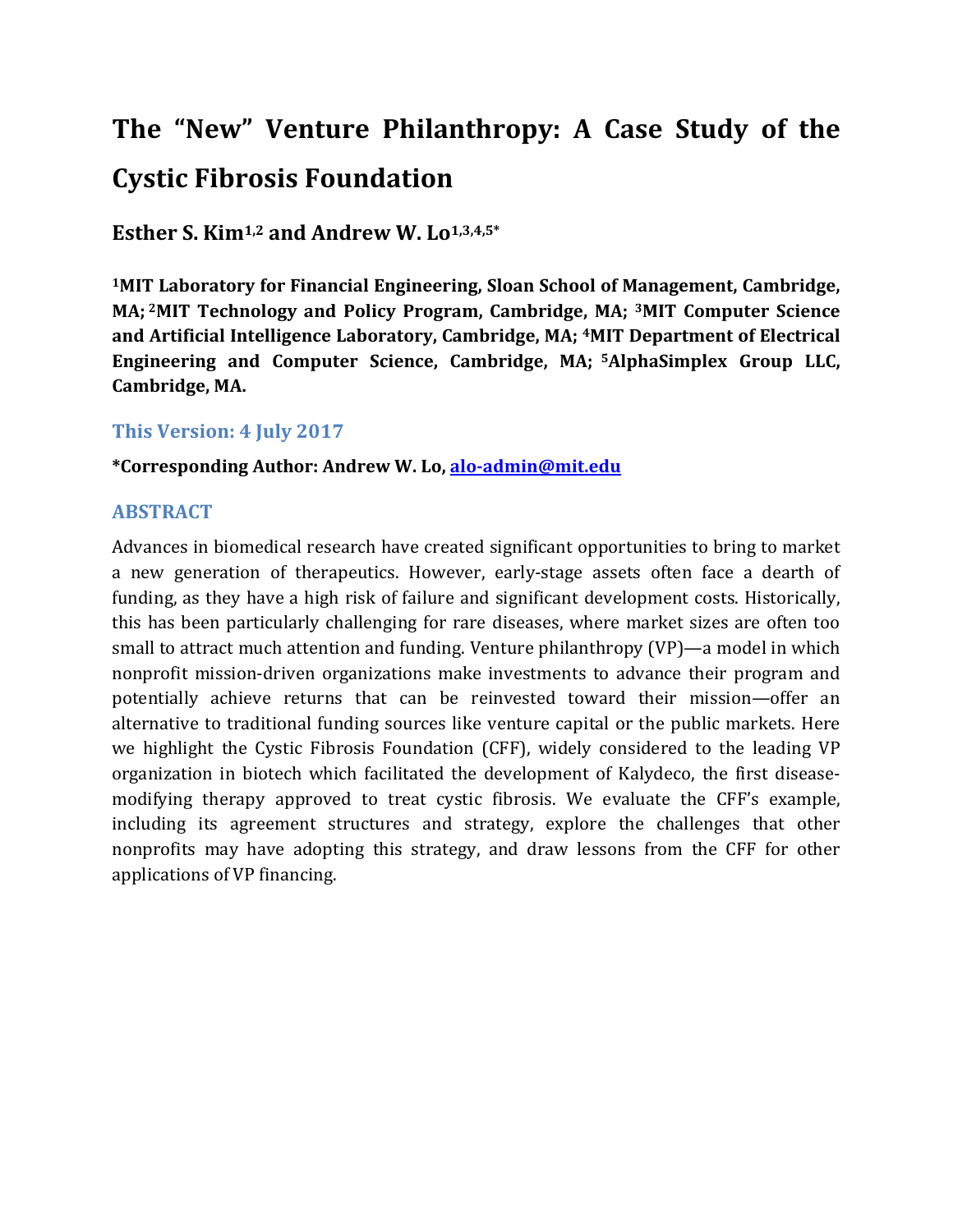### **Introduction**

Venture philanthropy (VP) is a funding model within the broader movement of impact investing, in which a nonprofit or "mission-driven" organization makes investments to advance its philanthropic mission. These investments have the potential of significant returns to the nonprofit, which would be reinvested in a virtuous cycle to support the nonprofit's mission. VP can range from a nonprofit venture investment to nonprofit entrepreneurship to strategic nonprofit activities. VP in the biotechnology industry began out of the desire of disease-focused nonprofit organizations to provide new forms of incentives to drug developers to focus on unmet clinical needs. Many disease-focused nonprofits, including the Bill and Melinda Gates Foundation, employ VP both strategically and tactically, and more nonprofit organizations are now exploring VP in previously neglected areas of medicine, including the treatment of rare diseases.

According to recent estimates, the typical drug development process requires over 10 years and \$2 billion for a single successful therapy [1]. Due to high risk and expense, this process typically favors candidates with lucrative markets, or later-stage assets that have already generated promising data. As a result, many early-stage assets are unable to receive the funds they need to progress in the drug development cycle, a phenomenon known within the industry as the "Valley of Death." Historically, therapies for rare diseases have been especially vulnerable to this Valley because drug developers had little financial incentive to develop treatments for so few patients. Despite policies such as the Orphan Drug Act of 1983 [2], which created new incentives for the development of therapies for rare diseases (defined as diseases with fewer than two hundred thousand cases in the U.S.), many people with rare diseases continue to face significant unmet clinical needs. Over 7,000 rare diseases still have no approved treatment [3].

The Cystic Fibrosis Foundation (CFF) is the world's leading mission-driven organization involved in the search for a cure for the rare disease cystic fibrosis (CF), which currently affects over thirty thousand Americans. It is a pioneer in employing VP in orphan drug development. After funding decades of basic research in CF at academic laboratories, the foundation now also funds promising R&D efforts in private-sector biotechnology and pharmaceutical companies. This strategy arose from the desire to bridge the Valley of Death by creating incentives for biopharma companies to translate basic scientific knowledge of CF into drug development programs.

To this end, the CFF founded a nonprofit drug development affiliate, Cystic Fibrosis Foundation Therapeutics Inc. (CFFT). One of CFFT's first funding agreements was an effort with a for-profit company to discover compounds that might compensate for the primary genetic mutation in CF patients. This work ultimately led to the identification and development of Kalydeco, the first FDA-approved treatment for CF to address the underlying cause of the disease. Over a period of twelve years, the CFF committed \$150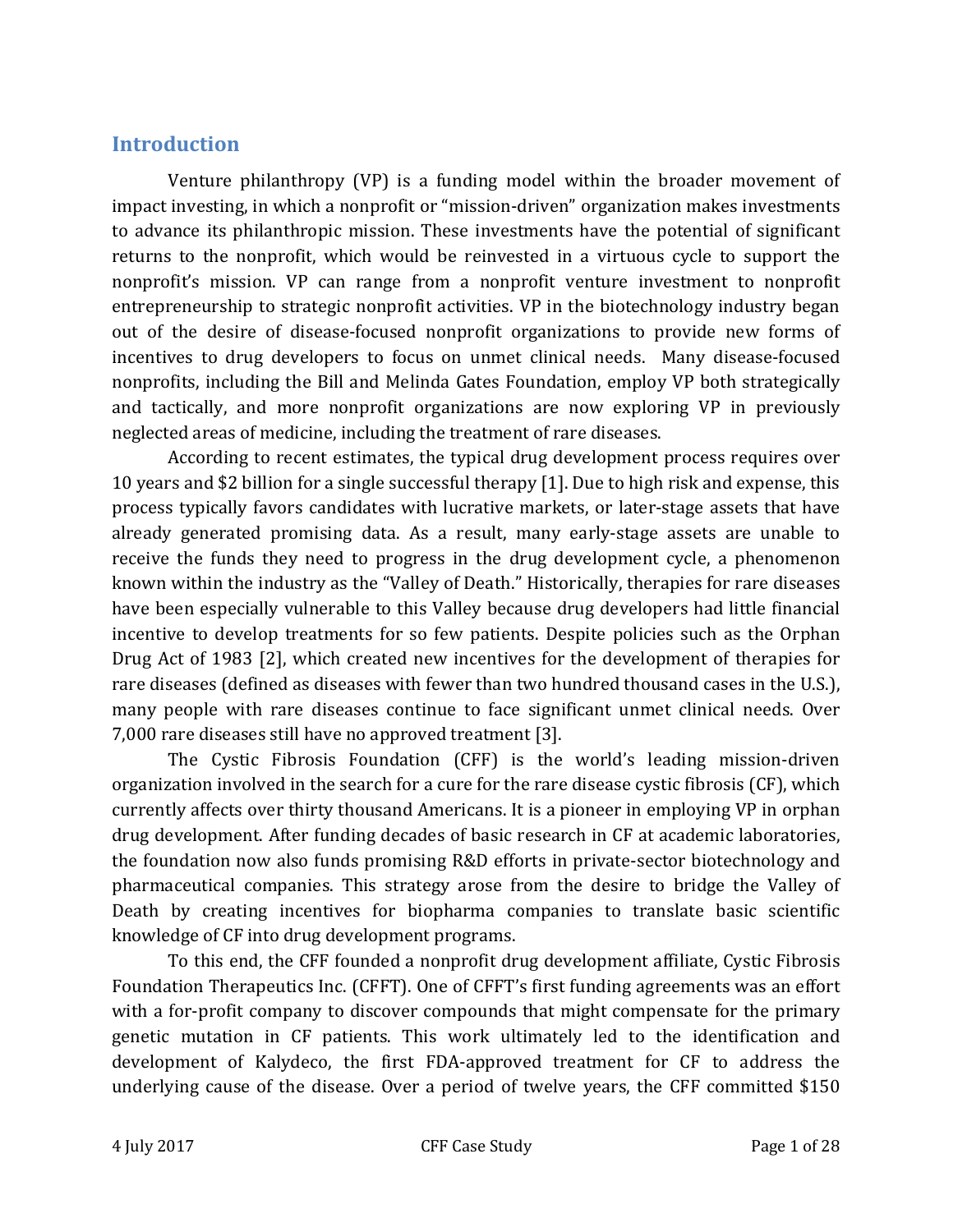million to CF programs in development at Vertex Pharmaceuticals, a Boston-based biotechnology firm. Its agreement included receiving a percentage of royalties on future sales of successful CF drugs in exchange for funding CF R&D efforts at Vertex. This agreement was of tremendous benefit to the CF community—in 2012, Vertex's Kalydeco, which had been initially approved for 4% of CF patients, was quickly followed by a combination drug called Orkambi, which extended treatment to 50% of all CF patients [4].

In 2014, CFFT sold the rights to its remaining Vertex royalties to an outside investment firm, New York City-based Royalty Pharma, for \$3.3 billion in cash. By divesting itself of its royalty stake in commercial products, CFFT intended to remove any conflicts of interest in its VP strategy. This news sparked praise in the biotechnology community, but concern from critics worried about the future of the CFF's mission. On the one hand, CFFT had generated enough capital from the sale to fund dozens of new investments in even more promising CF treatments, including potential one-time cures via gene therapy and gene editing. On the other hand, critics argued that the CFF was being rewarded at the expense of patients, who might be faced with higher health-insurance deductibles for the \$300,000/year price tag for Kalydeco [5].

CFFT's use of contracted research in the development of Kalydeco has been analyzed previously [6,7]. This paper focuses instead on the CFF's overall VP strategy, its decision-making process, and the structural elements of CFFT's agreements and transactions, especially with respect to Royalty Pharma. Although the CFF's VP model is motivated solely by its mission to reduce the burden of disease on CF patients—and not at all on financial return—our focus in this case study is to understand how for-profit financing techniques can be used effectively to achieve mission-driven goals.

To that end, we consider the roles and incentives of all the major stakeholders, highlighting the keys to the CFF's success and implications for best practices in VP. As government funding for early-stage compounds and basic science continues to decline, we expect the role of mission-driven organizations will grow in importance, not only in providing much-needed capital, but also in offering disease-specific expertise from the patient community to accelerate and lower the risk of drug development. We analyze the CFF's VP model with the goal of providing a framework for other mission-driven organizations looking to use VP to magnify their impact.

### **Overview of Cystic Fibrosis**

CF is a hereditary condition caused by one of more than 1,700 known mutations to the CFTR gene. The CFTR defect causes mucus blockages in the lungs and airways, often leading to bacterial infection and difficulty in breathing, resulting in severe lung disease (although it affects multiple organ systems) [4]. Worldwide, CF affects nearly 70,000 individuals and is fatal, with patients typically dying young due to lung failure. Although there is still no cure, the outlook for CF patients has improved dramatically over the past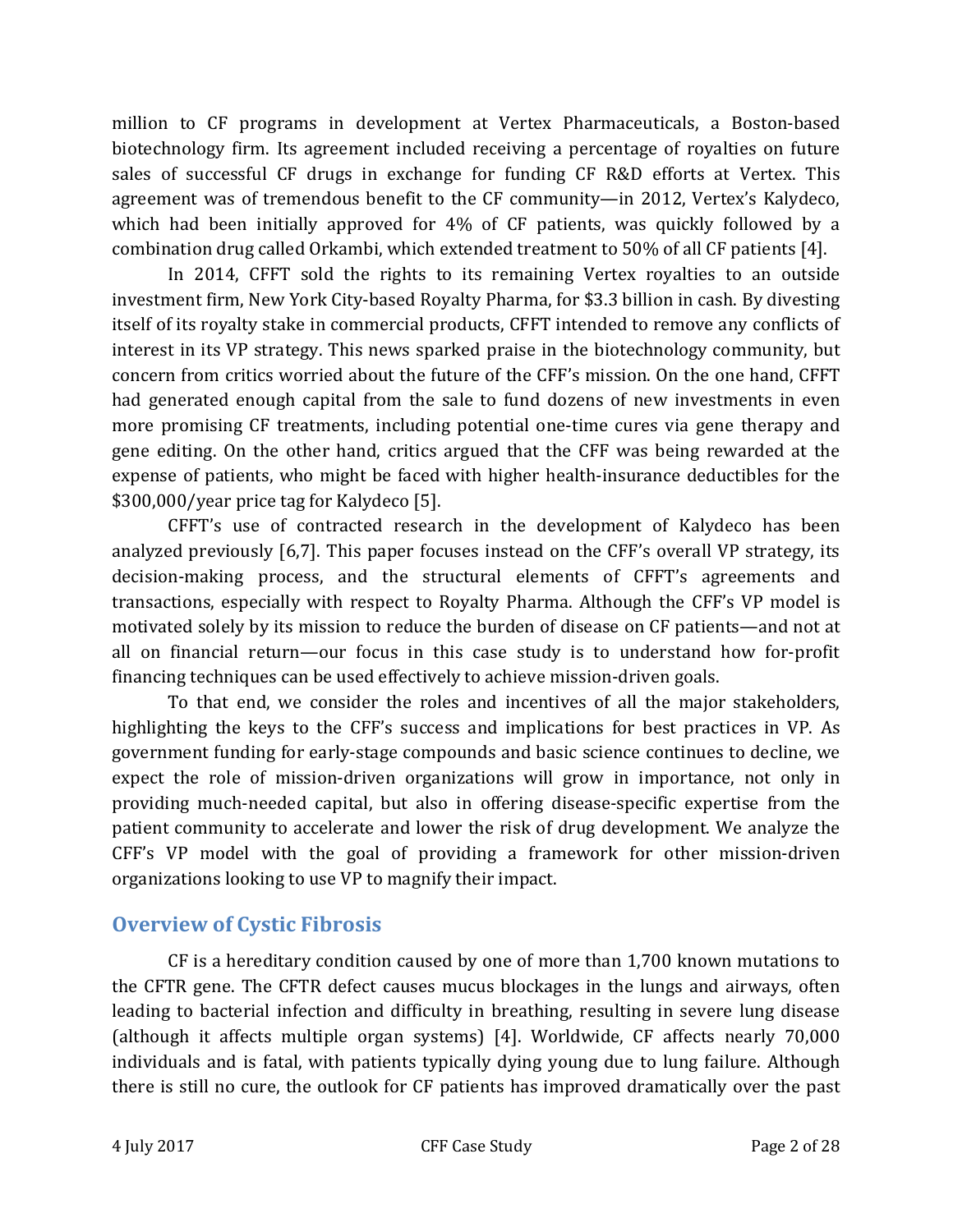several decades (see Figure 1). As of 2015, the median age of survival is 41.7 years, according to the CFF's patient registry of nearly 29,000 U.S. patients [8].

Earlier drugs approved for CF, such as Pulmozyme and TOBI, addressed the symptoms of CF, but not the underlying cause, unlike new therapeutic options such as Kalydeco and Orkambi. Today, CF patients also take a regimen of medications and supplements to manage mucus build-up, infections, digestive problems, and other symptoms. Prior to Kalydeco, the cost of treating a person with CF in the U.S. with mild lung impairment was estimated to be around \$40,000 annually [9].



**Figure 1. Median Predicted Survival Age of CF patients over Time. Source: CFF.org**

## **History of the Cystic Fibrosis Foundation**

The Cystic Fibrosis Foundation, currently based in Bethesda, Maryland, was founded in 1955 by parents of children with CF. At that time, there were no approved treatments for CF, and no research was being conducted on the disease. Over the years, the CFF has funded advances in the scientific understanding of the disease, including the discovery of the gene mutation that causes CF, and the development of most therapeutics for CF. The organization oversees an extensive patient registry, accredits and provides funding for 120 care centers specializing in CF treatment, and has established the Therapeutics Development Network, the largest CF clinical trials network in the world, for which it is the primary source of funding. The stated mission of the foundation is "to cure cystic fibrosis and to provide all people with the disease the opportunity to lead full, productive lives by funding research and drug development, promoting individualized treatment and ensuring access to high-quality, specialized care."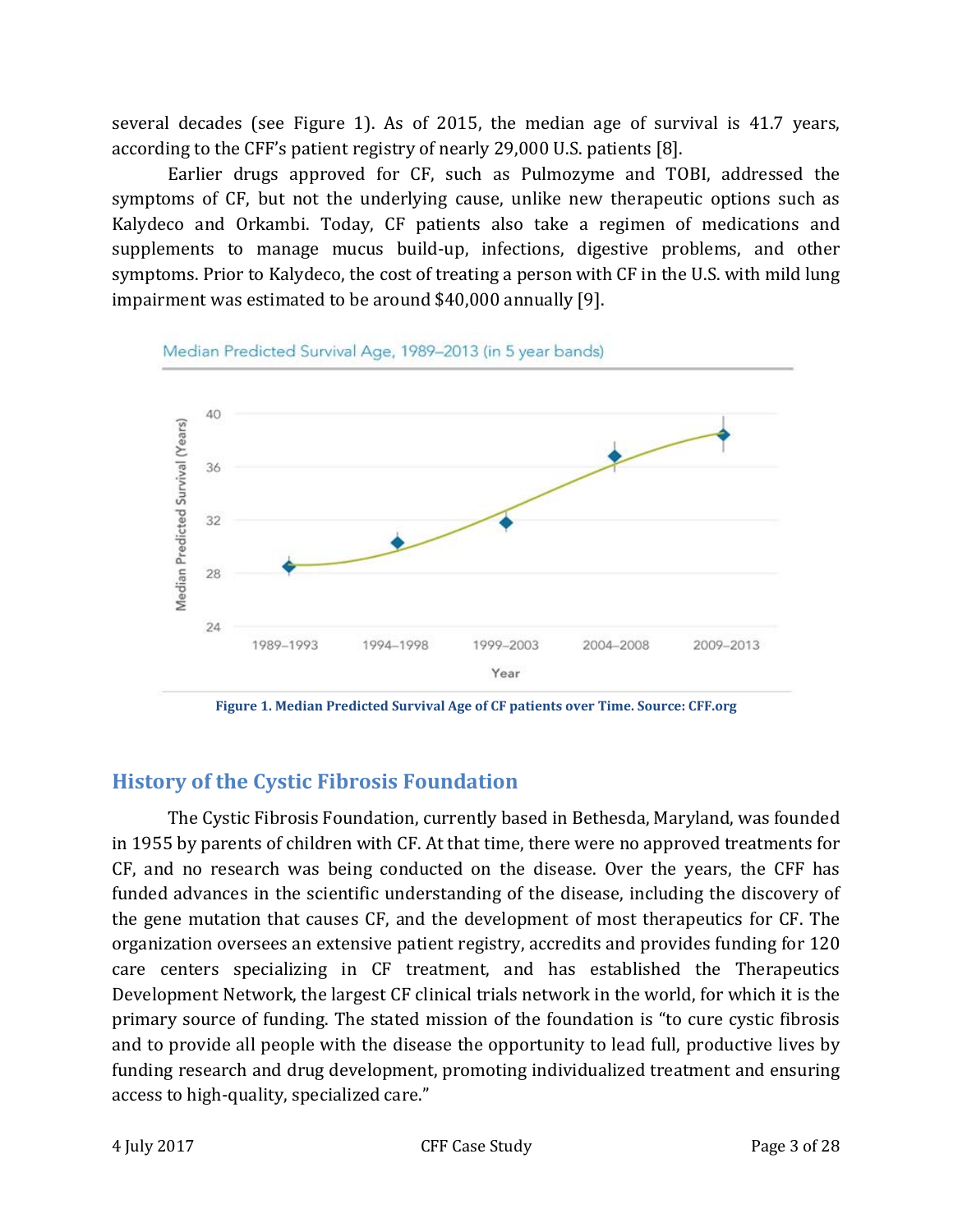The success of the foundation is undoubtedly tied to the CF community, which has vigorously fundraised for the cause, and its leadership. In particular, Dr. Robert Beall has been critical in shaping the evolution and strategy of the foundation. Before his retirement, Beall was associated with the organization for over 30 years, the last 21 as its president and CEO. Beall was a pioneer in redefining the activities of a medical charity. With the aid of former Chief Operating Officer C. Richard Mattingly, the foundation under Beall successfully raised more dollars per patient than any other disease-focused organization in history. Beall was particularly known for his goal-oriented approach to leadership, reorganizing the foundation to achieve important milestones in CF treatment, including a clinical trials network, a robust research and development program, and its forays into VP. In 2015, the leadership of the foundation made a successful transition to its current president, Dr. Preston Campbell, formerly the CFF's executive vice-president of medical affairs. During his 17-year tenure in that role, Campbell oversaw research and medical activities that led to the discovery of Kalydeco and Orkambi, as well as other important advances in CF treatment and care. Under Campbell's leadership, the CFF is expanding its role to serve patients and accelerate drug development to realize its stated mission.

### **The CFF's Venture Philanthropy Model**

The primary driver of the CFF's venture philanthropy model is the needs of CF patients. Internally, these are achieved by having clear criteria that support efficient decision-making about those needs. Well before the term "venture philanthropy" became popular, the CFF used donations and royalties to accelerate the development of therapeutics for CF. A by-product of the CFF's model are funds to act on its mission. Any funds stemming from royalty sales are reinvested (see Table 1). These investments may be in research and development, the expansion and enhancement of the CF care network, support programs like its mental health and lung transplant initiatives, or other elements of the foundation's mission.

The CFF established Cystic Fibrosis Foundation Therapeutics, Inc. (CFFT), its nonprofit drug discovery arm, to facilitate drug development contracts, in line with its stated mission. An early case in point is the CFF's use of its rights to the inhaled antibiotic, TOBI, approved to help reduce symptomatic lung infections in CF patients. In the late 1990s, the lack of industry attention to CF therapeutic development frustrated the CFF's Board of Trustees, who challenged the organization to take on more risk in the private sector. CFFT used the sale of TOBI royalties, and a grant from the Bill and Melinda Gates Foundation for an additional \$20 million, to fund its initial \$40 million agreement with Aurora Biosciences, later acquired by Vertex, which began the development of Kalydeco.

Over its history, the CFF has invested about \$500 million in total into its VP agreements through CFFT, and CFFT has diversified its funding efforts across many therapeutic programs. CFFT has had a hand in nearly all the products approved for CF in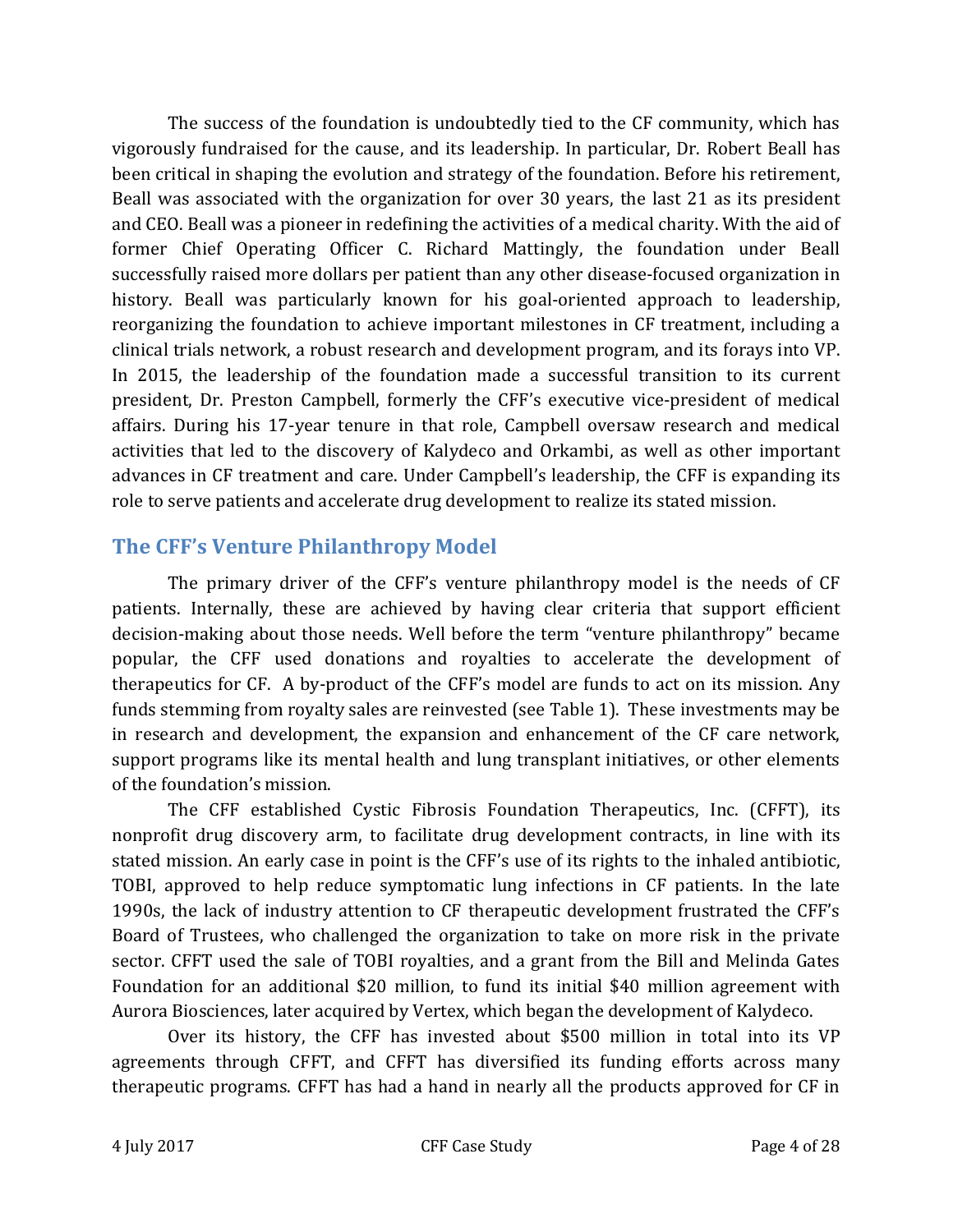recent years. The pipeline of CF therapies with the potential to address the root CFTR protein dysfunction alone includes over 15 programs, as of early 2017 (see Figure 6 in the Appendix). As is typically the case in drug development, many programs have been unsuccessful, but some have led to new treatments. Of nearly a hundred agreements, only a few have resulted in significant financial return to the CFF, including TOBI, Kalydeco, and a medical device for CF.

| <b>CFF Product Revenues</b> |      |      |      |      |       |      |
|-----------------------------|------|------|------|------|-------|------|
| (SM)                        | 2010 | 2011 | 2012 | 2013 | 2014  | 2015 |
| Royalty<br>Revenue and      |      |      |      |      |       |      |
| Sales of Licenses           | 54   | 0.12 | 156  | 257  | 3,280 | 32   |

**Table 1. CFFT Royalty Revenues and Sales (Source: CFF Financial Statements)**

#### *Agreement Structure*

Kenneth Schaner, the CFF's general counsel since 1983, and a founding partner of the law firm Schaner and Lubitz, has been the lead in structuring VP agreements for the organization. Because the foundation pioneered this model for nonprofit funding of drug development, it "set the market," creating the baseline structure now used by other disease-focused organizations. Schaner has been involved in over 400 VP agreements, 80 to 100 of which have been with the CFF.

While each agreement is specific to the nature of the therapeutic under development, they share many similarities. One of the first features that CFFT negotiates in its agreements is milestone- or activities-based payment. Payment by milestone is meant to align the incentives among stakeholders, to ensure that progress is being made on an asset for the benefit of patients.

Another key element that has evolved is the interruption license, which allows CFFT to take ownership of an asset if the company decides to halt development or goes bankrupt. In its history, CFFT has only invoked the interruption license a handful of times, for example, with Altus Pharmaceuticals. When Altus was unable to continue with its trials, the foundation took back the product candidate to control the re-licensing and future development of the product.

As part of a nonprofit organization, CFFT's primary goal is to lower the bar for a biopharma company to engage in CF research. When structuring an agreement, CFFT aims to strike a balance that will create an incentive for a company to invest in research, but also, when possible, provide some upside for the CF community if there is a commercial success. Rather than take an equity stake in the company, CFFT takes a royalty interest on any future revenues of a product. This distinction is critical, as CFFT's interest is in furthering the development of new treatments for CF, not in seeing a specific company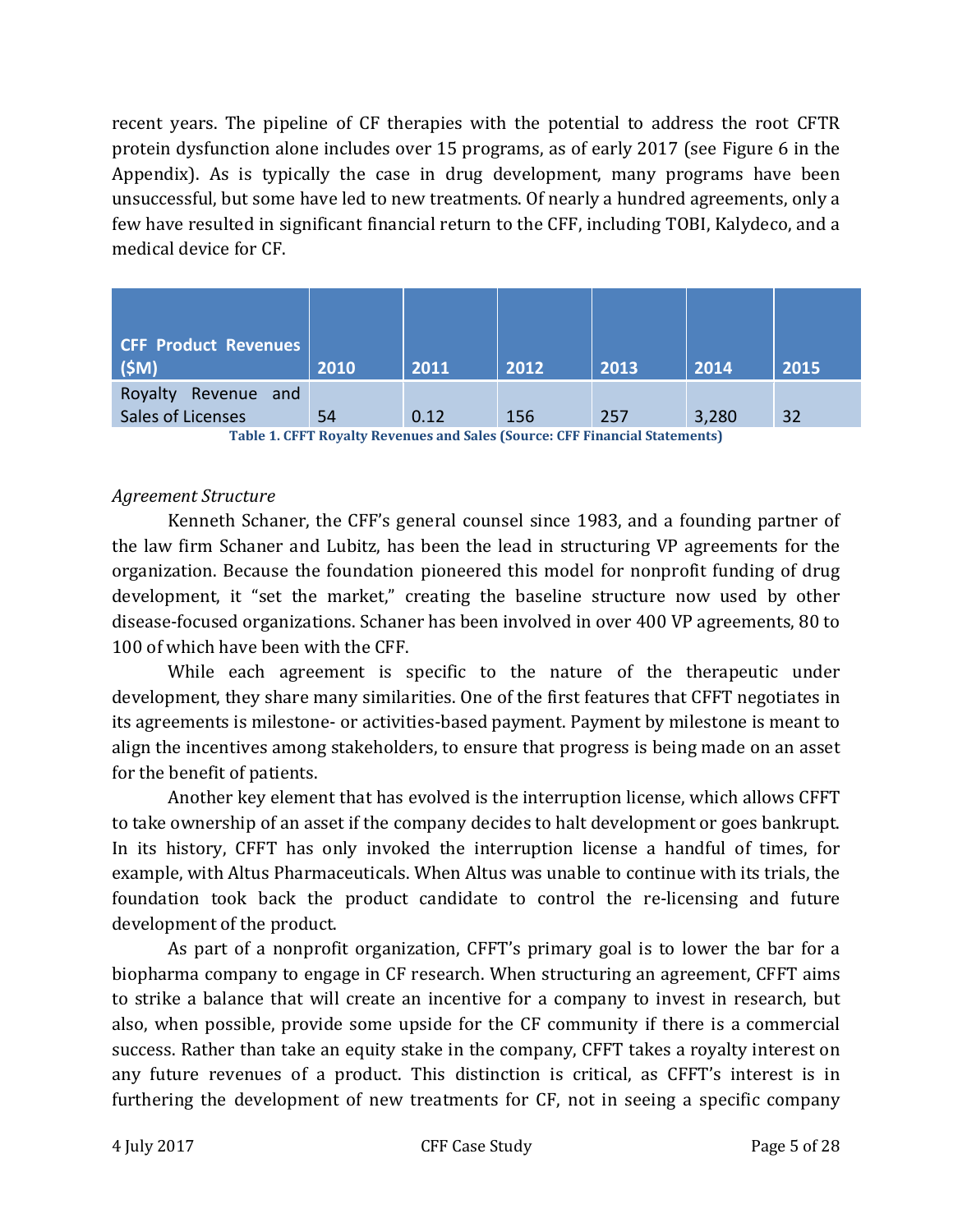succeed or achieving a financial return. In some cases, the return is capped. The trade-off is limited control on the part of the CFF during drug development, and no ability to set prices or to influence the biopharma partners' commercial plans.

From biopharma's perspective, financing from a disease-focused nonprofit provides two advantages: significant clinical expertise in the disease, and a low cost of generally non-dilutive capital. The capital provided by a disease-based nonprofit like the CFF is often less encumbering than traditional venture capital or that provided by a large pharmaceutical company, allowing biotech companies to pursue programs with higher risk but higher reward than they might otherwise be able to sustain.

However, the CFF also brings extensive non-financial resources and expertise to the drug development process. These resources include scientists on staff to help interpret clinical data and improve study design, the ability to conduct extensive clinical trials quickly and efficiently, and a large network of care centers. Depending on its stake in a particular program, members of the CFF may attend periodic research meetings or participate on scientific advisory committees to provide insight into the disease.

Most important, the CFF accumulates data that can significantly lower the risk of the drug development process, particularly in the early stages where the chances of technical and scientific failure are high. During the development of Kalydeco and Orkambi, the CFF provided access to decades of data from the CF patient registry, which amounted to a natural history of the disease (remarkably, this registry included nearly all U.S. CF patients). Individuals involved in the approval process cite this registry as critical to the speedy FDA approval of Kalydeco.

#### *Portfolio Approach*

The CFF has pursued a diversified portfolio in its R&D investments to ensure it is well positioned for ultimate clinical success. Since successfully identifying the CFTR gene as a therapeutic target, the CFF has continued its efforts to develop products that target this protein, but as of late 2016, CFFT has funded a broader portfolio of nearly 40 programs, ranging from preclinical assets to approved drugs. These programs are diversified across five major categories of targets, and within each category, it has diversified further by funding multiple approaches. The distribution of its current portfolio can be seen in Figure 2.

CFFT has recently been able to increase its funding of research across the categories of therapies in the CF pipeline (see Figure 3). The funds are categorized into Therapeutics Development Program Awards, which are focused on drug development, and basic medical research. In 2012, CFFT allocated research funds of \$87 million across 17 grants. In 2016, the total amount of research funding was \$181 million across 500 medical awards. The CFF is optimistic about the potential of gene therapy and gene editing for CF, investing \$12 million toward this goal in 2016 alone, and allocating over 40 awards to advance research in this field.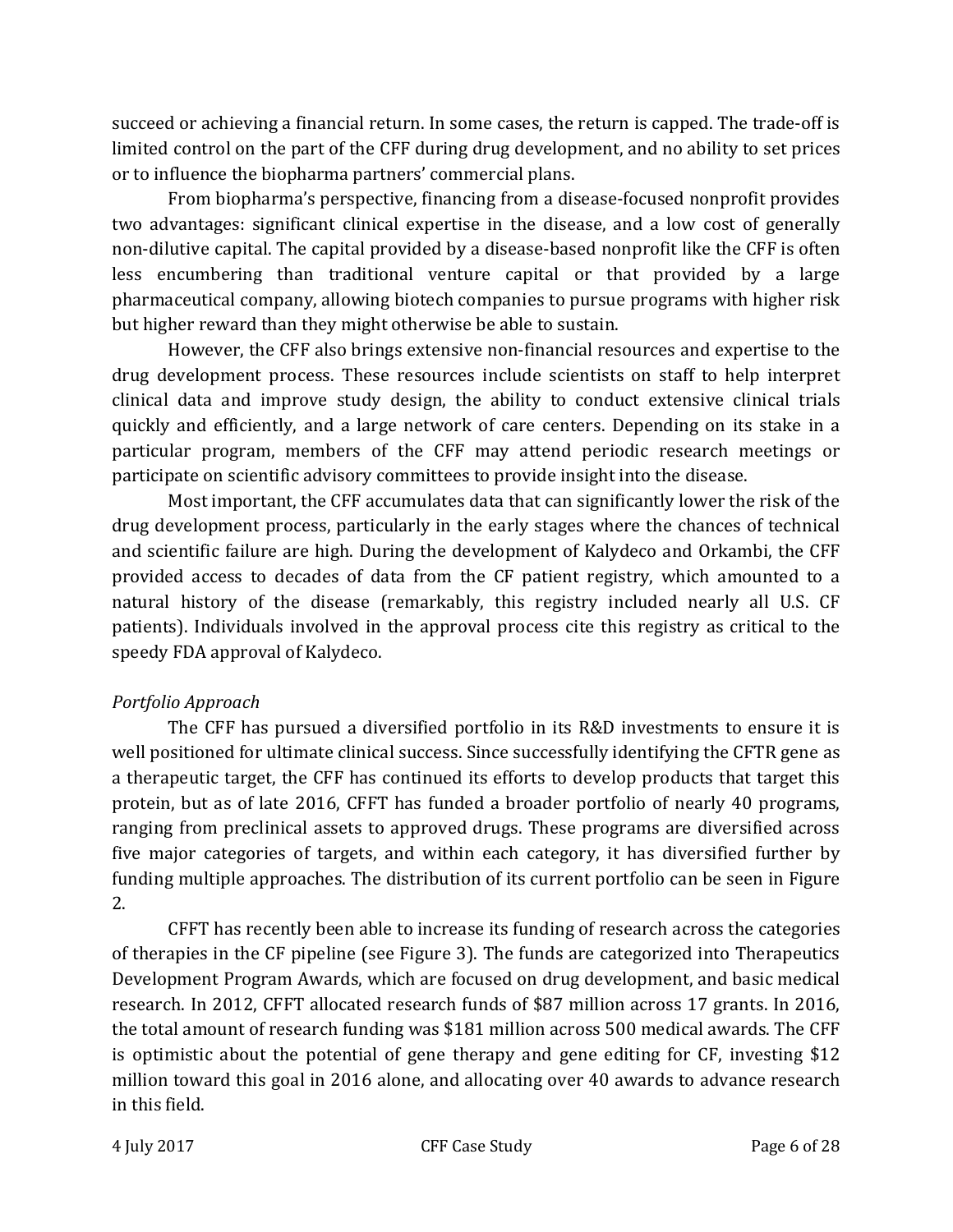

**Figure 2. Distribution of CFFT Portfolio as of February 2017**



**Figure 3. CFFT's Funding for Research Grants vs. Therapeutics Development Program Awards from 2010 to 2015**

*Divestment Strategy*

A key part of the CFF's VP strategy has been to divest any ties to commercial products, and reinvest the proceeds as quickly as possible in the foundation's mission. In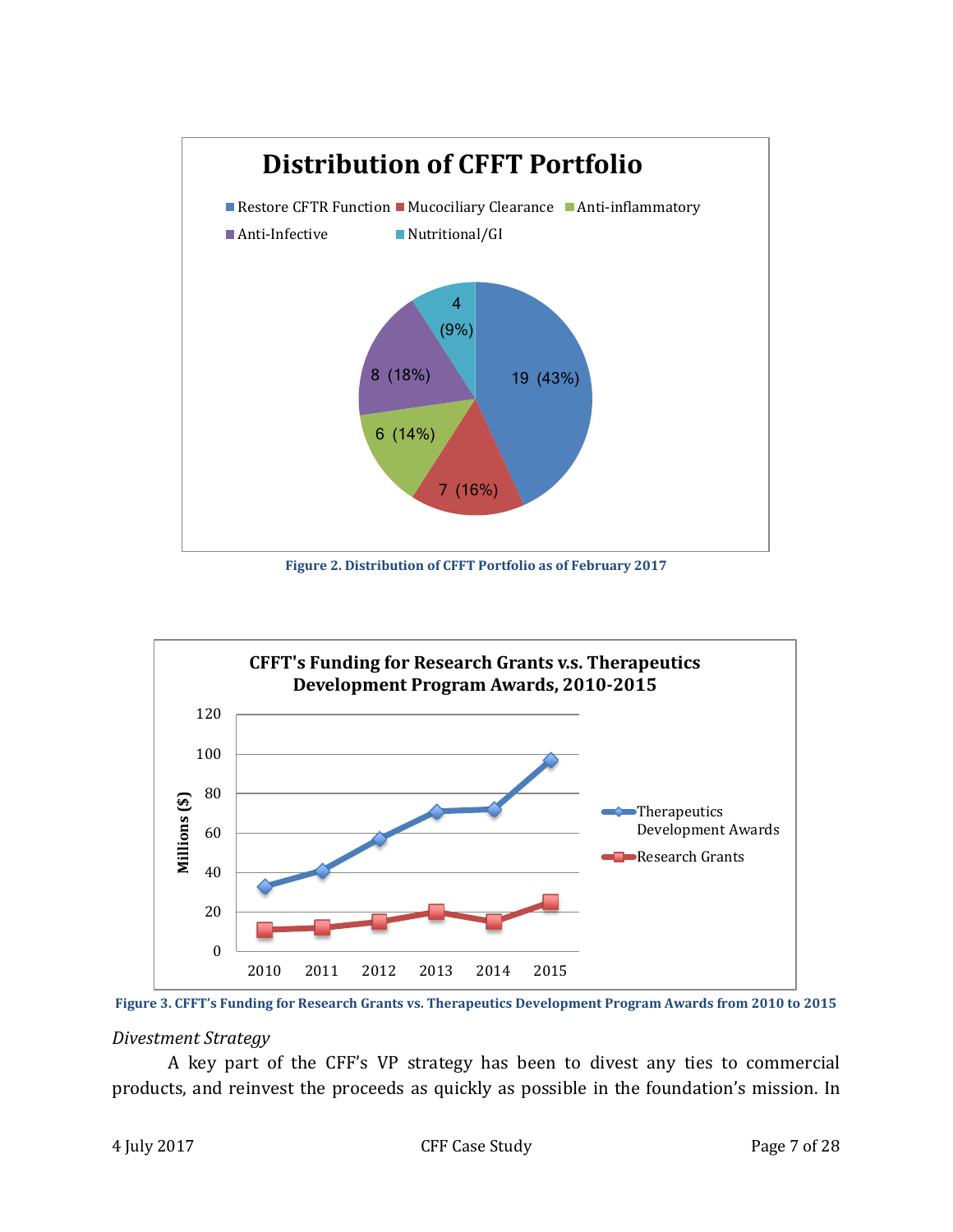contrast to typical investment firms, it is not a priority for the CFF to take longer-term risk to achieve a better financial return. Time is the most precious commodity for the CFF, as it is seeking to treat and cure a progressive disease as quickly as possible.

### **A Closer Look at the CFF and Vertex Collaboration**

The path that led to the development of Kalydeco was built on decades of basic research, much of it supported by the CFF. In its earliest stages, scientists discovered that CF was connected to the obstructed movement of chloride ions into and out of cells. CFFfunded research led to the discovery of the gene responsible for the disease in 1989 [10]. Once the CFTR gene and its associated defective protein were identified, the scientific community recognized the possibility of targeting the protein for drug development and started screening potential compounds. However, it took research groups in academia two to three days to screen a single compound. The CFF realized that this pace was too slow and began exploring the use of high-throughput screening methods for identifying drug targets. This ultimately led to an agreement in 2000 with the San Diego-based biotech company, Aurora Biosciences, to use and develop the company's advanced screening capabilities. Vertex Pharmaceuticals later acquired Aurora Biosciences in 2001.

### *Decision to Collaborate*

After completing the Aurora acquisition, Vertex had to determine whether or not to continue the collaboration with CFFT. Vertex had several concerns about the research focus on CF. Vertex had virtually no background in CF, and because there had been no previously successful clinical development programs based on the underlying cause of CF, it was wary of the high risk. Financially, Vertex worried about CF taking away resources from its hepatitis C franchise, the small market size of CF, and the additional financial resources that would be required to commercialize CF research. (Vertex's decision is explored much more fully in a recent Harvard Business School case study [11].)

At the earliest stages of the partnership, both Vertex and the CFF had some difficulty foreseeing the eventual clinical and commercial success of the CF program. However, Vertex's hepatitis C program allowed it to become a commercial entity, and its CF program benefited from this success. Despite CF's small patient population, Vertex saw commercial potential in sales beyond the U.S. As a rare disease, CF also qualified for market incentives under the Orphan Drug Act, including support for clinical trial costs, tax breaks for certain expenses, Prescription Drug User Fee Act (PDUFA) waivers, as well as favorable EU Orphan Drug policies.

The CF program also had champions within Vertex's leadership. A collaboration with the CFF was an opportunity to work with a neglected but engaged patient community to develop a new transformative therapy. Later, as the development of Kalydeco began, and Vertex came to believe that an FDA approval of Kalydeco was likely, the prospect of a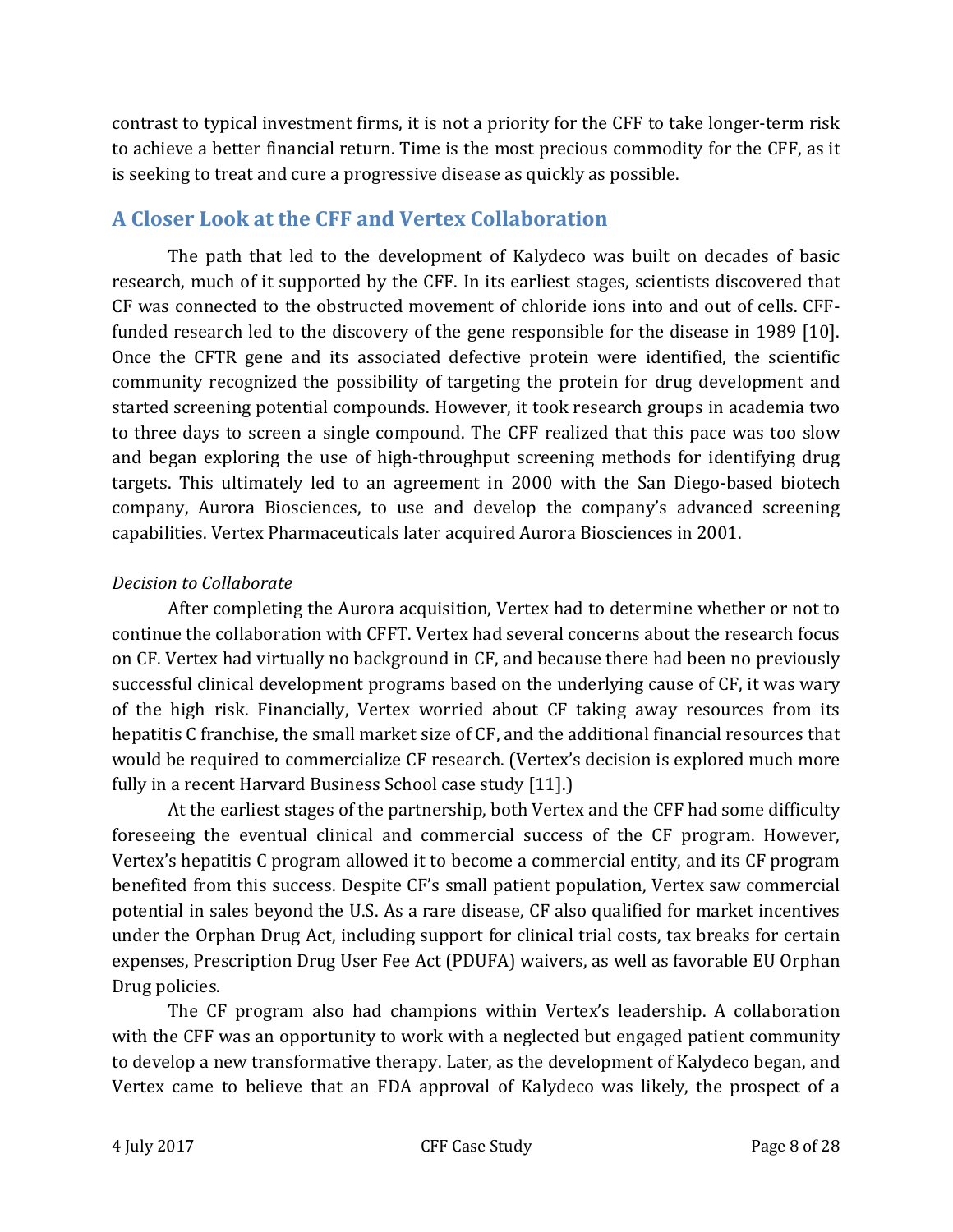second approval—ultimately, the combination drug, Orkambi—motivated the company to continue its collaboration with the CFF.

#### *Clinical Development of Kalydeco*

Most forms of CF are caused by mutations in the CFTR gene that lead to the production of defective forms of the CFTR protein. However, not all CFTR mutations are the same. There are two primary classes of therapeutics that address CFTR protein defects: "potentiators" and "correctors." Depending on the mutation, the CFTR protein defect either limits the movement of the CFTR protein to the cell surface, which is addressed by correctors, or it disrupts the activity of CFTR protein at the cell surface, which is addressed by potentiators.

Vertex debated which CFTR mutations to target, seeking to maximize the number of people who could be reached with an attainable therapeutic. The CFF provided critical expertise in this decision. While the F508del mutation affects nearly 90% of the CF population, Vertex decided to focus on the G551D mutation, which affects only about 4% of the population because the company believed it would be able to bring the medicine to CF patients more quickly. This mutation could be addressed with a potentiator, while the other mutation would require both a potentiator and a corrector. It also affects the secondlargest CF population after the F508del mutation, ensuring there would be a sufficient number of patients to participate in a development program. (The timeline of major Kalydeco milestones is displayed in Figure 4.)

Vertex saw a likely pathway to reach more patients after succeeding with this initial target. It was evident early in the process that Kalydeco would be able to improve the lung function of CF patients. The phase 2 results were a particular turning point. Both Vertex and the CFF realized that targeting the CFTR protein was going to be a successful strategy for a future CF treatment, and it was becoming clearer that a combination therapeutic of Kalydeco plus a corrector candidate had the potential to address the 50% of CF patients with two copies of the F508del mutation—this combination was ultimately approved, and is marketed under the brand name Orkambi.

The development of Kalydeco benefited not only from the incentives of the Orphan Drug Act, but also from the FDASIA Act, which gave Kalydeco a "breakthrough" designation for CF individuals with certain mutations, and priority review within the FDA approval process. Kalydeco was ultimately approved in 2012 for individuals aged 6 years and older who had the G551D mutation in the CFTR gene. The FDA approval of Kalydeco took only 100 days, an accelerated timeline credited to the drug's strong signal of safety and efficacy.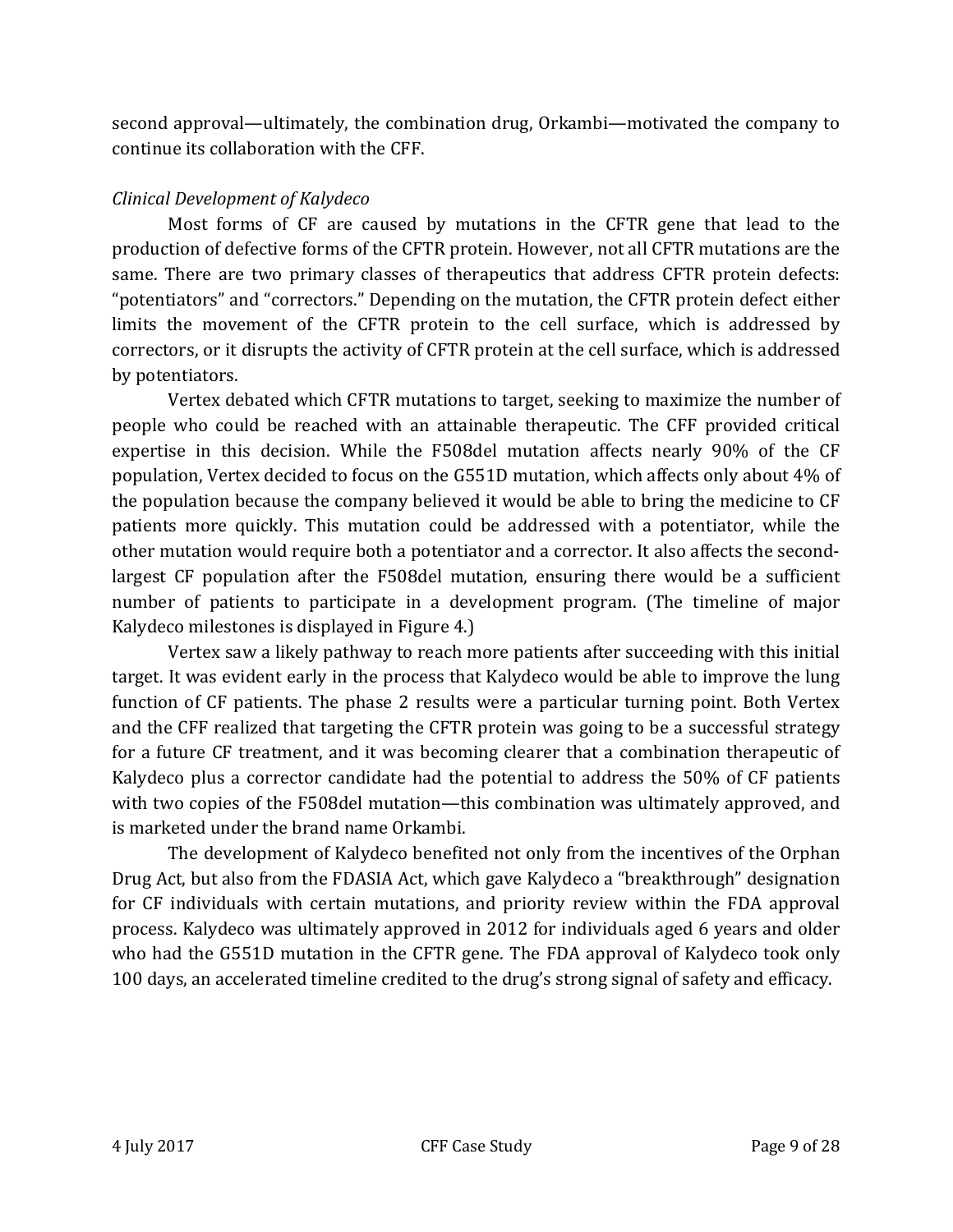

**Figure 4. Abridged Timeline of Kalydeco Development** 

#### *CFF Support*

After the collaboration with Vertex had begun, the CFF followed the development program's progress through quarterly steering committee meetings, where it received updates on clinical planning, trial design, profiles of assets, and progress per dollars spent. The collaboration's success led to a number of follow-up agreements between the two stakeholders. The largest one-time agreement was in 2011, when the foundation committed \$75 million as part of a 5-year collaboration centered on the candidate VX-661 (tezacaftor) and second-generational correctors developed up to 2016.

In total, CFFT provided nearly \$150 million in support of the Vertex collaboration. Despite the size of the investment, CFFT's funding only provided a portion of the total cost incurred by Vertex in developing Kalydeco, albeit the portion with the highest risk. Vertex would still need to invest its own financial resources into its CF research over a lengthy development cycle. Nevertheless, former CFF president Beall estimates that Kalydeco was brought to market approximately two years earlier than expected, due to the expertise and financing provided by the CFF (two years may be a significant underestimate given that Vertex may not even have pursued CF if it weren't for the CFF's involvement).

### **The Vertex Royalty Sale**

From 2012 to 2014, the CFF engaged in discussions with Royalty Pharma (see the Appendix for further background) about selling its royalties in Kalydeco and other future Vertex CF products. Prior to 2012, Royalty Pharma had not worked actively with nonprofit patient advocacy groups, primarily because there were so few that invested in therapeutics. Royalty Pharma's first interactions with the CFF were in a transaction involving TOBI. In 1997, Royalty Pharma acquired a royalty interest on TOBI owned by its inventor, Dr. Arnold Smith, a pediatrician and researcher associated with Seattle Children's Hospital. During the TOBI due diligence process, the Royalty Pharma team became familiar with the market opportunity for CF products. While TOBI was a major breakthrough in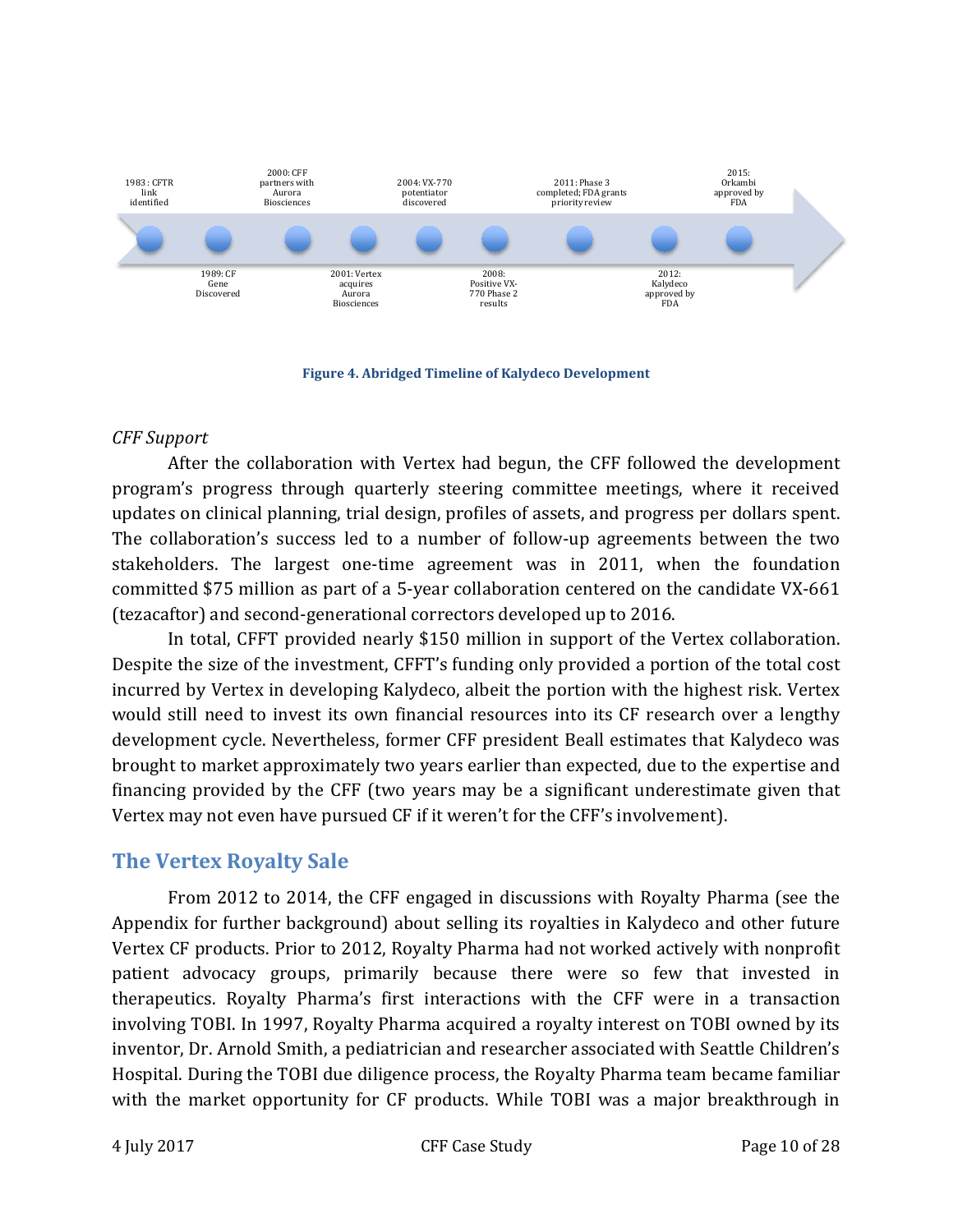alleviating the symptoms of infection for CF patients, Royalty Pharma knew that this patient population still had a significant unmet clinical need.

#### *CFFT Rationale for Monetization*

Due to the success of the CFF's investments, the value of the CFF's Vertex royalty streams had become over 80% of its total assets. Although the foundation now had much greater funding, its assets were highly concentrated in a single investment, which implied higher risk than a more diversified portfolio, and that investment was illiquid. Royalty Pharma, with its large and diversified royalty portfolio, did not face the same issue of risk concentration. By selling its Vertex royalty streams to Royalty Pharma, the CFF was able to meet several objectives simultaneously. It would liquefy its assets which could then be immediately reinvested into the pipeline of future CF therapies. More importantly, as a nonprofit organization, the sale would also remove the perception of any conflict of interest. In particular, a complete monetization of the royalty would mean that the foundation would no longer receive royalties from Vertex on sales of Kalydeco, Orkambi, or future Vertex combinations, thereby freeing it from any perception that it had a vested interest in the financial success of Vertex or its CF products rather than being focused exclusively on its mission to help CF patients. For strategic guidance, CFFT called on the services of Morgan Stanley and L.E.K. to advise it in the royalty sale, in addition to the legal counsel it engaged since the start of its VP strategy.

#### *Royalty Pharma Rationale for Investment*

In its preparation for the CFFT negotiations, Royalty Pharma examined the Vertex pipeline well beyond Kalydeco. It was excited about the potential of the combination drug Orkambi, as well as combinations in earlier stages of development. The pipeline was critical to its investment decision, since Kalydeco only treats about 4% of CF patients, while Orkambi reaches up to 50%, and future combinations had the potential to reach up to 90% of the CF population. Future candidates that fell under the royalty agreement included a combination of Kalydeco and VX-661, a corrector in early development at that time, and other second-generation correctors in the pipeline.

Royalty Pharma saw CFFT's royalty stake from the Vertex collaboration as attractive for two primary reasons. The first was its obvious potential to achieve attractive long-term financial returns. The second was Royalty Pharma's desire to be the future partner of choice for patient-advocacy nonprofits. It saw increased engagement with these groups as an attractive way to advance its mission of making drug discovery more efficient.

#### *Agreement Structure*

Prior to its discussions with Royalty Pharma, CFFT had already monetized a portion of its royalties with a Canadian pension fund in two separate transactions for about \$400 million. Royalty Pharma proposed purchasing the entire asset for an upfront payment of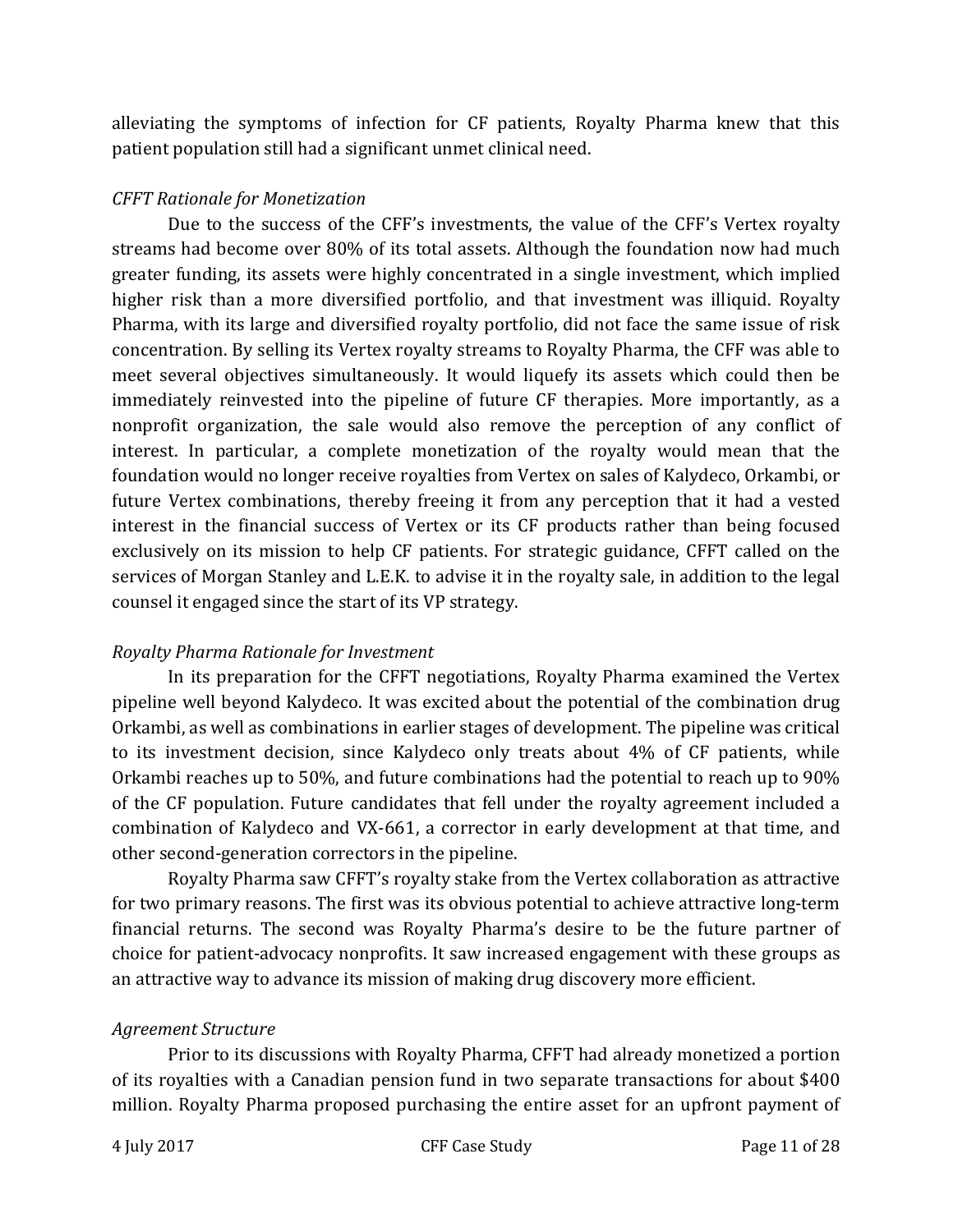\$3.3 billion in cash, in addition to sharing with CFFT a portion of the royalties on sales in excess of a very high threshold.

#### *Impact of Monetization*

The CFF has an ambitious goal of achieving a cure for CF in the coming decades, based on the status of promising new technologies such as gene editing. The foundation is basing its future capital needs on this objective, and the sale of its royalties from Vertex and the strategic management of these assets give it considerable flexibility in planning for the next two decades.

The CFF faces the major challenge of maintaining its culture and sense of mission following the approvals of Kalydeco and Orkambi. For decades, the foundation has been an exemplar of effective grassroots mobilization, and the CF community has been highly engaged in fundraising at the local level. Since Kalydeco's approval, however, the CFF has experienced a 3–4% decline in fundraising totals annually (see Figure 5). At the same time, the CFF's financial models indicate that there may be a gap where the foundation runs out of funds while pursuing a one-time cure. The foundation must actively convey the message that only 50% of CF patients will potentially benefit from currently approved therapies, and that much additional work remains to be done to develop similar treatments for all CF patients.

The CFF will also have to develop and execute a strategy for managing the funds it recently acquired through monetization. With its sudden influx of cash, it faces important decisions about asset allocation and portfolio management. The foundation is establishing an investment management office to maximize the future resources allocated to its mission. It will have to consider expanding the diversity of its existing portfolio of investments, including riskier but potentially ground-breaking therapies for the treatment of CF. As an example, the CFF is pursing CRISPR gene editing as a potential one-time cure for CF, and has funded CF research programs underway at biotechnology companies pioneering this approach, such as Editas.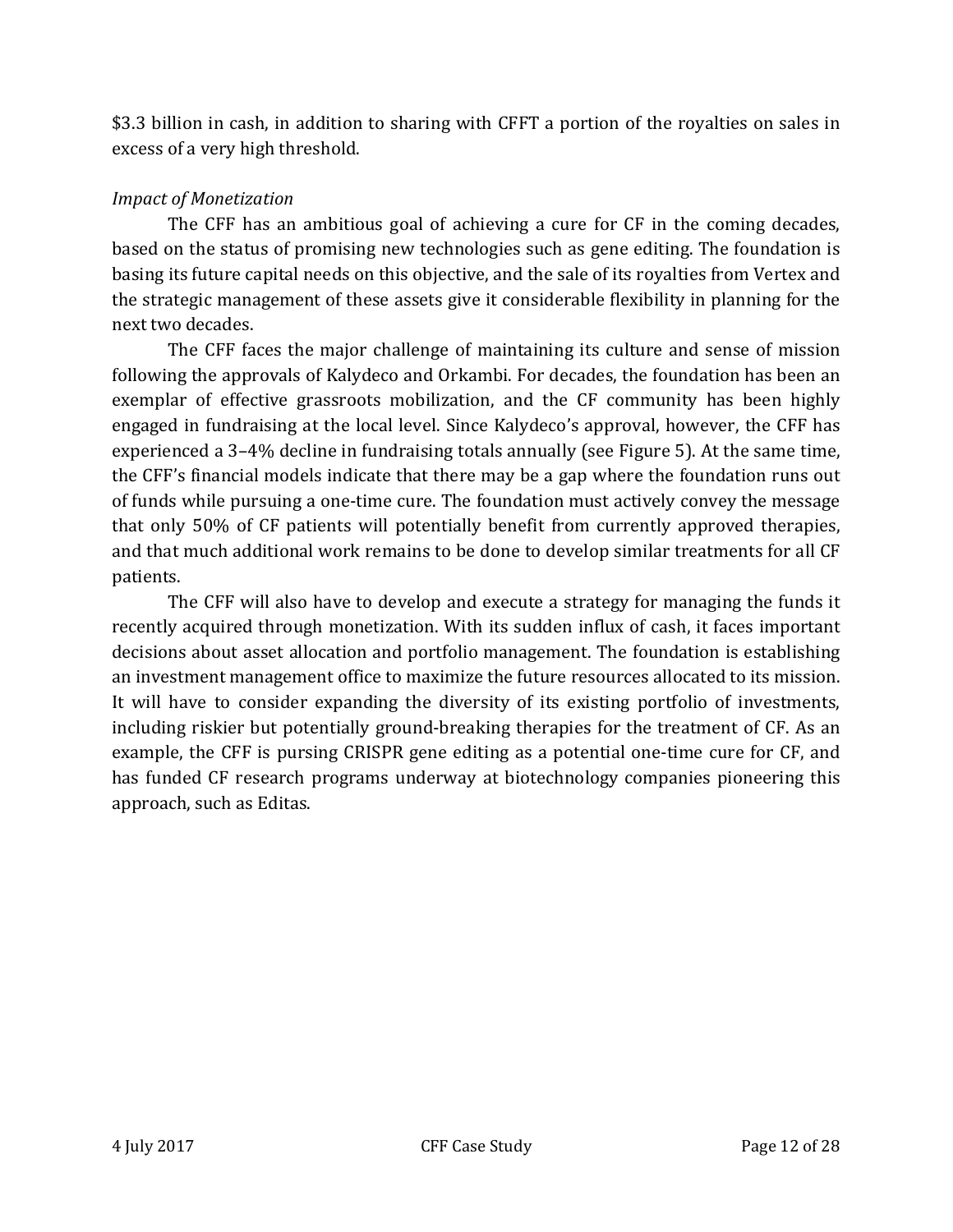

**Figure 5. CFF Public Support Funding**

### **Implications for Other Nonprofits**

A handful of other disease-focused nonprofit organizations have also been involved in VP, or more broadly, in entrepreneurial engagement with biotechnology companies. These include the Spinal Muscular Atrophy (SMA) Foundation, the Michael J. Fox Foundation, and the Leukemia & Lymphoma Society. In recent years, as traditional sources for biotech funding have shifted to prioritize later-stage investments [7], nonprofits have increasingly funded early-stage drug development. They are particularly well suited for this stage, which requires lower amounts of financing than later stages, where the risk is higher, and in which the private sector is less willing to invest. While institutional investors must balance risk with their financial incentives, nonprofits have a higher appetite for risk because they are driven by long-term impact, not short- or medium-term financial incentives.

FasterCures, a nonprofit think tank dedicated to accelerating medical research, has seen an increase in the number of organizations employing creative funding solutions in recent years, many of which are emulating the CFF model. It has assembled a network of nonprofits to allow groups to connect, including the CFF, providing a forum to encourage further VP activity in medical research. This initiative, known as The Research Acceleration and Innovation Network (TRAIN), has been growing in membership and attracting increasing public attention. FasterCures sees a "new generation of philanthropy" in which nonprofits provide not only funding, but also strategic engagement in the drug development process. TRAIN supports strategic thinking about what patient organizations can bring to a partnership besides capital. These include funding registries, clinical networks, and oversight of basic science, as was the case with the CFF and Vertex.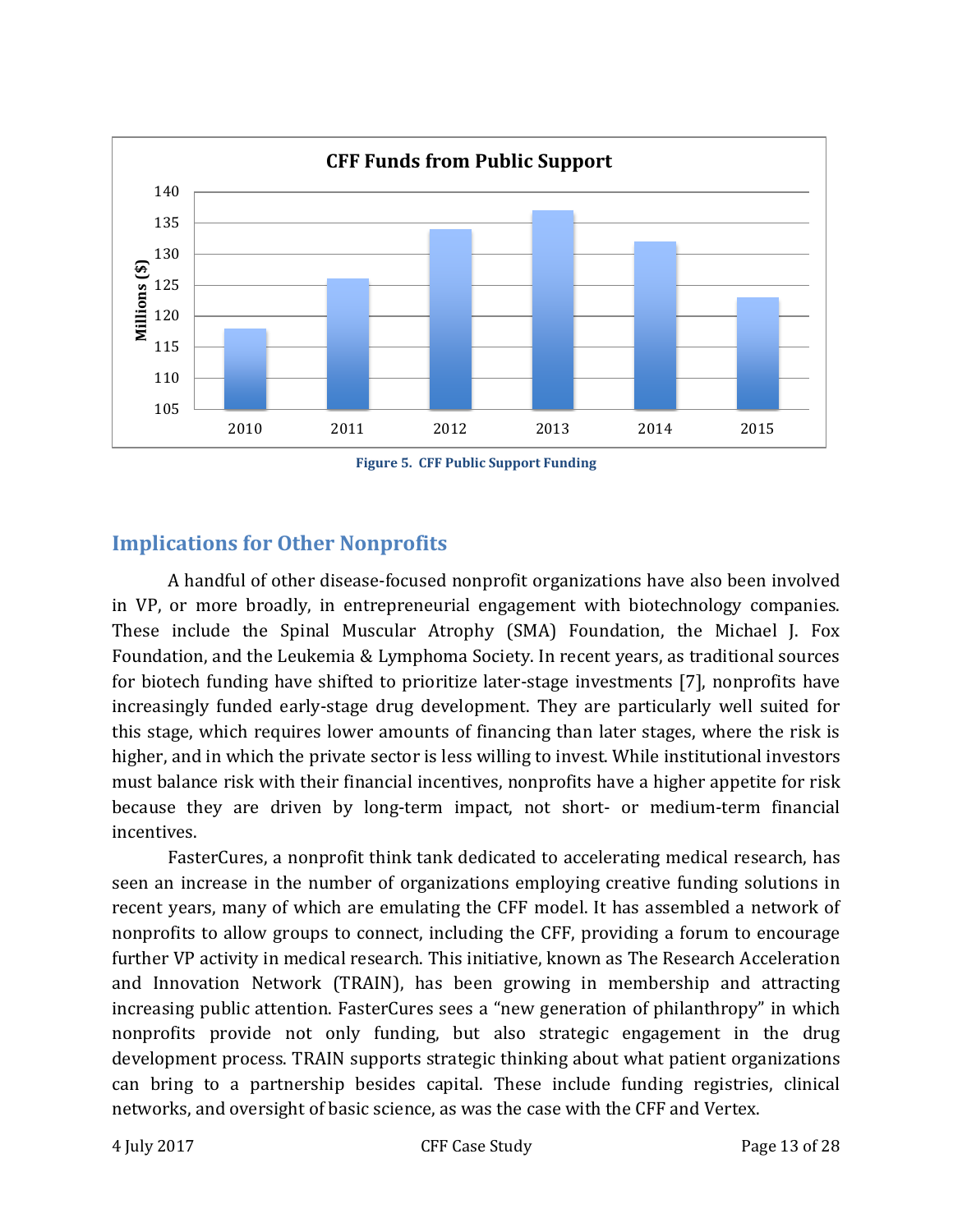In a FasterCures survey of 250 disease-specific nonprofit organizations conducted in 2014, about 60% of respondents had governance policies that permitted investing in forprofit biotechnology companies. Of those nonprofits that funded biotechnology companies, the majority (74%) funded at levels less than \$1 million. While not funding drug development directly, the vast majority of nonprofits (96%) were developing research tools to lower the risk of later-stage development within the biotech sector (e.g., animal models and patient registries). These tools are essential to building critical expertise as a strategic collaborator in the drug development ecosystem [12].

Many nonprofit organizations in the FasterCures survey pool are focused on rare diseases. One rare disease community that has been successful in realizing the potential capability of its nonprofit groups is the Duchenne muscular dystrophy (DMD) community. DMD is a fatal hereditary rare disease known for its strongly mobilized patient network. DMD-focused organizations have been involved in financially supporting drugs, e.g., Sarepta Therapeutics' eteplirsen, which received FDA approval in 2016. The SMA Foundation is another example of a nonprofit to support an asset, which later became the first treatment approved for spinal muscular atrophy (see the SMA Profile below).

#### *Lessons Learned*

The CFF example offers several insights about best practices for the employment of VP by other nonprofit organizations. Nonprofits require vision and strong leadership to take on risky entrepreneurial activities. Furthermore, it is critical that they understand the constraints and objectives of drug developers. A drug developer's cost of capital, especially in the earliest stages of development, is where funding from nonprofits is most attractive. Rather than structuring agreements like typical venture capital deals, the CFF model suggests that nonprofits should focus on lowering the barriers for drug developers to work in their disease area.

According to FasterCures, organizations that are embracing VP share some common characteristics. First, these organizations are pursuing a novel or breakthrough therapeutic for their disease. Second, they have in-house scientific expertise, or access to scientific expertise. This is essential to carry out the due diligence required when financing or supporting a drug development program. Third, the organizations are centralized, and ready to mobilize quickly when making decisions. Fourth, these organizations have a strong relationship with patients—insights from individuals living with a disease are not always readily available to drug developers. These insights can significantly lower the risk of clinical trials and development decisions, evidenced in the CFF example. Finally, divesting at the earliest opportunity is key. This strategic decision helps mitigate real and perceived conflicts of interest, as patient organizations prefer to avoid a financial interest in a commercial product they funded and which their patient community will use.

Despite the growing interest in entrepreneurial approaches to philanthropy among nonprofit organizations, challenges remain. It is clear that the CFF's VP activities stand out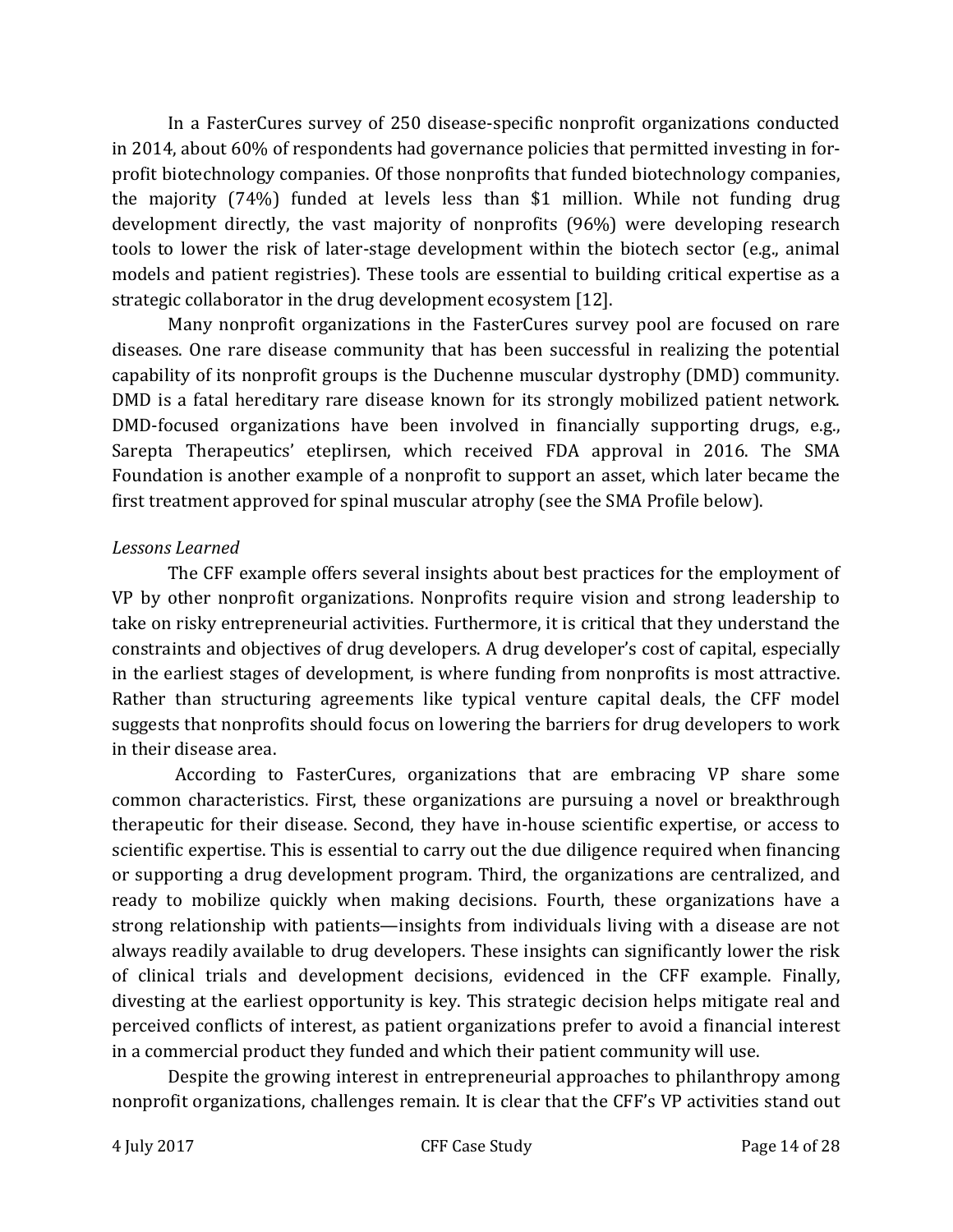among disease-focused nonprofits. The number and size of investments it has made are atypical, and it has been able to make these financial commitments more easily due to its larger size and decades-long organizational history. Other organizations rarely have the capital required to sustain a "many shots on goal" strategy like the CFF. Even without significant capital, however, nonprofits can use their disease expertise and patient access as leverage. Nonprofits will also need approval from their boards to participate in risky endeavors, and to manage emerging conflicts of interest with their mission and nonprofit status. In addition, they must have the capacity, both in terms of scientific and business expertise, to conduct proper due diligence.

One often-overlooked point is the importance of communication in VP. Nonprofits must communicate the value of collaborating with the private sector to their patients and the broader stakeholder community, who are often financial contributors to the organization's work. There is also a significant cultural divide between nonprofit organizations and for-profit investment activities that must be bridged before VP can be successfully employed. Part of this divide is the challenge of nonprofits reconciling their nonprofit status with investing in for-profit entities. They must manage public perception and address actual and perceived conflicts of interest, particularly about drug profits. Because the CFF has been involved in the development of nearly all CF products that have come to market, or are in the pipeline, it participates—either directly or indirectly—in creating competition for these products. The CFF could potentially favor one approach over another and bias the market outcome, which poses an additional conflict of interest that the CFF must manage closely.

Finally, and most important, the CFF is actively working to ensure that all CF patients have access to needed treatments and care. Any barrier to care can pose significant health problems for CF patients and one of the current barriers to treatment is the cost of modulators. In 2017, Orkambi had a list price of \$259,000/year and Kalydeco had a list price of \$300,000/year. Most patients will not have to cover this entire cost because of insurance or charitable organizations, and Vertex currently offers financial assistance programs in cases of economic hardship [5]. The foundation is working to ensure all CF patients who can benefit from these drugs will be able to access them in a timely manner. The CFF regularly engages with public and private insurers, connecting them with clinical experts so their coverage decisions support the delivery of high-quality CF care. It has also established CF COMPASS, a free service that helps patients navigate financial, legal, insurance, and other issues. Ultimately, the foundation is hopeful that accelerating the development of additional drugs for CF will create a more competitive environment that will drive prices down.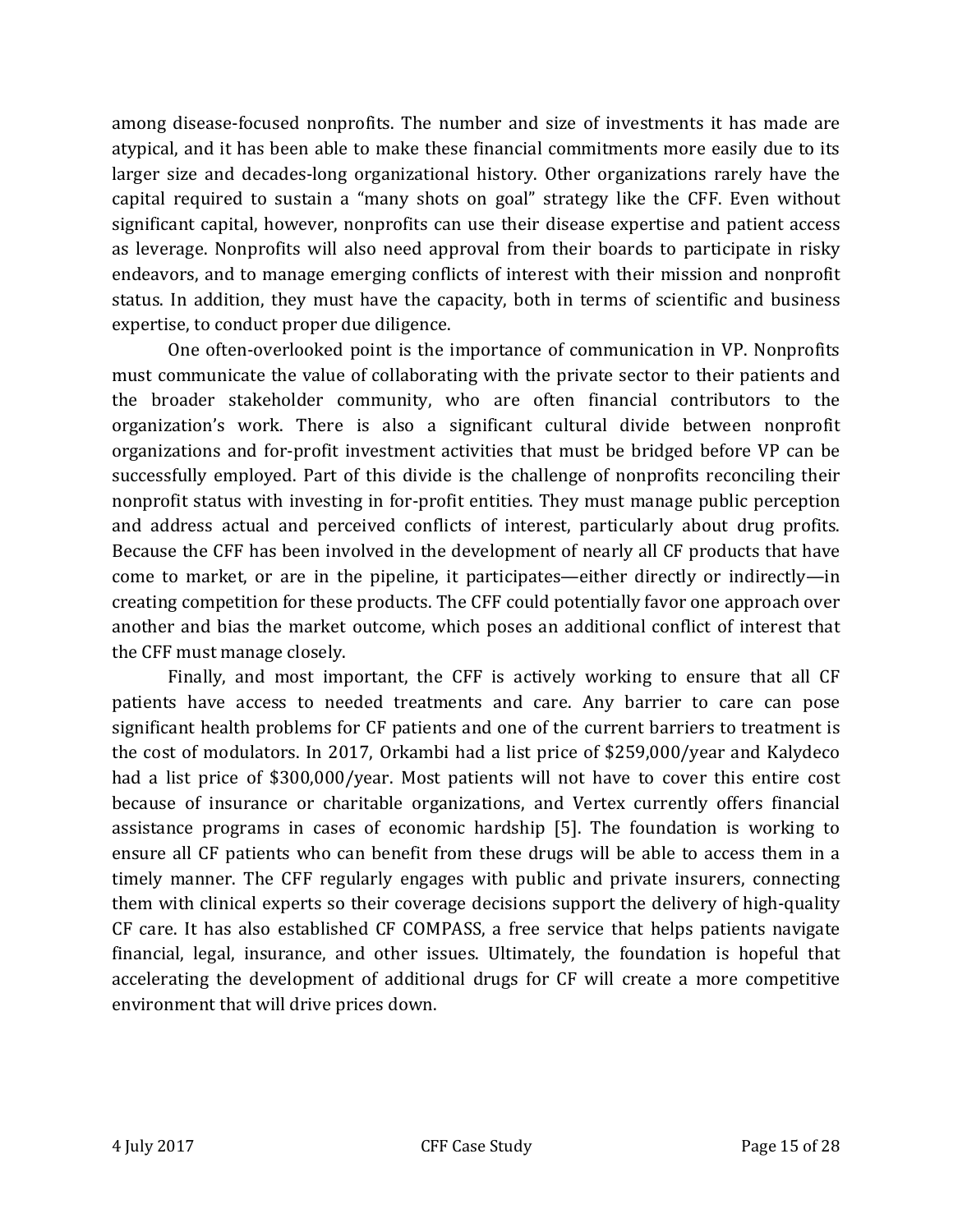### **Profile of the SMA Foundation**

At its beginning, the SMA Foundation faced a number of difficult challenges. There was little public awareness of SMA (spinal muscular atrophy), a rare disorder that is the leading genetic cause of infant mortality in the United States. There was limited scientific understanding of the disease, poor clinical treatment for patients, and few available funds. Only \$1-3 million was spent on SMA annually by the National Institutes for Health, compared to \$50 million for a comparable disease like ALS. The little work being done in SMA was fragmented, and the tools for R&D in this disease were limited.

Under the leadership of President Loren Eng, the SMA Foundation developed a two-part strategy: 1) to fund the development of the clinical infrastructure and tools to facilitate R&D in SMA (e.g. cell lines and biomarkers), and 2) to repurpose drugs from other indications to SMA. As one of its strategic approaches, the foundation funded work at academic institutions, and then licensed it from the universities to share the results widely. If biotech companies were successful using these tools, the SMA Foundation would share in their upside.

Extending this strategic approach, the SMA Foundation started to engage with biotech companies directly. The underlying idea was to induce companies to work in the historically neglected area of SMA without expensive stipulations. The foundation's initial engagements were via grants to fund research programs and through the creation of SMA-specific incentives. Later, its philosophy evolved, and the foundation sought to recoup its investment should the companies prove successful. (In a few cases, if an investment had been sufficiently large, the foundation required a multiple of its initial investment.) Given a success, the foundation wanted to recoup its costs to support its programs for patients and clinical care as well as other ongoing R&D projects. Despite these provisions, the SMA Foundation nevertheless reduced the cost of capital for biotechnology companies.

Founded by parents of a child with SMA, the focus of the SMA Foundation has never been its own sustainability, but rather, the fastest path to a cure. The SMA Foundation's takeaway from these partnerships is that they are primarily tools to accelerate drug development in SMA. The foundation's ultimate goal is not to make the best deal; the SMA Foundation is happy to leave "money on the table" as long as it is able to drive the development of cures with its partners. The partners of the SMA Foundation have learned that beyond funding, the foundation can provide the important intangible resource of scientific expertise.

The right strategic guidance was key to the SMA Foundation's success. The foundation worked closely with experienced lawyers to develop its partnerships, and these efforts paid off in late 2016. The SMA Foundation helped fund Adrian Krainer's antisense RNA research at Cold Spring Harbor Laboratories, which resulted in a new technology licensed to Ionis (formerly Isis) Pharmaceuticals. The foundation was engaged throughout the development process by providing resources and access to SMA clinical expertise (a more extensive description of its involvement can be found in the Appendix). Ionis later partnered the SMA program with Biogen to develop nusinersen. In December of 2016, this became the first FDA-approved SMA drug, marketed as Spinraza. The drug price will be \$750,000/year in the first year, and \$375,000 a year thereafter for the life of the patient.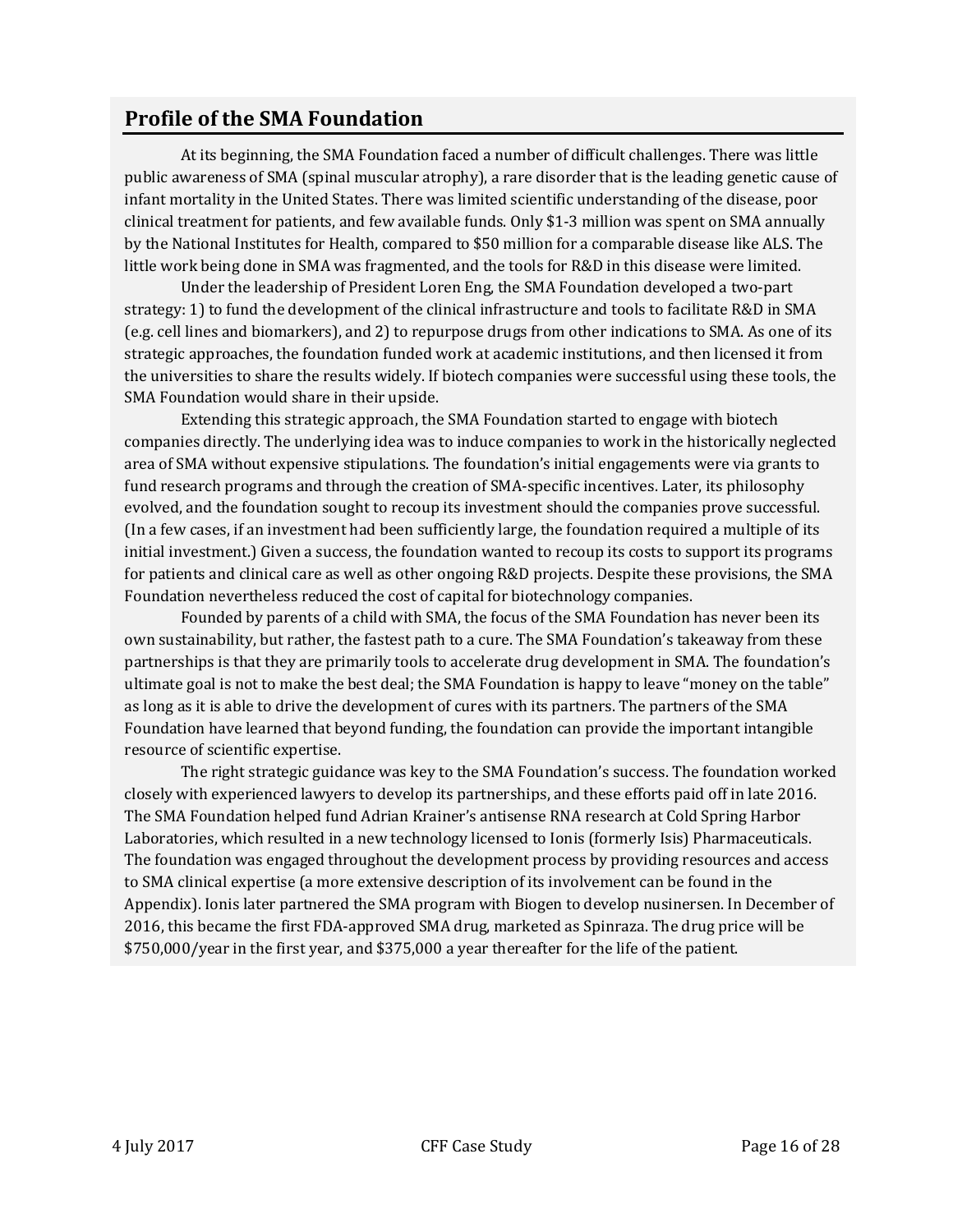### **Looking Ahead**

Since its founding in 1955, the CFF has made remarkable strides on behalf of CF patients and their families. The CFF's philanthropic model to create incentives for biotechnology companies to work in CF remains effective. In the early days of its model, the CFF sought out biotechnology companies, but few responded seriously to its inquiries. In 2016 alone, however, 140 companies have approached the foundation to discuss potential collaborations.

Despite the development of groundbreaking treatments for CF patients who previously had no effective therapeutic option, there remains more work ahead for the CFF. There are still segments of the CF population with no treatment for the underlying cause of the disease. Currently, the Vertex program has several second-generation corrector candidates progressing in the pipeline, including VX-661, and a potential triple combination therapy on the horizon. In early 2017, Vertex released positive phase 3 clinical data for VX-661, and is expected to file a new drug application for the candidate in the near future. Vertex's future triple-combination therapies could potentially help up to 90% of the CF patient population [13].

The CFF also continues to expand its clinical care and research capabilities. It has developed a clinical trials network that now has over 80 locations. In 2012, there were 28 clinical trials in the network, but in 2016, there were 56. The foundation also opened a CF research lab in Boston, perhaps the leading biotechnology hub in the country. In 2016, the foundation increased its support of its CF care model by over 44%, investing almost \$43 million to improve care delivery through its nationwide network of more than 120 accredited CF care centers.

While the CFF is an inspiring model for other nonprofits, a robust VP ecosystem in biotechnology does not yet exist. In addition to formulating a VP strategy, organizations must also overcome significant obstacles. The initial capital required is a large barrier, and many organizations do not have the fundraising capacity that the CFF was able to build over its decades-long history. Given the current funding environment, more nonprofits are likely to fund drug development in the near future. However, drug companies will have their pick of indications to work on, and foundations will need to invest money to have their voices heard. Foundations will need to lower barriers and the cost of capital more than that provided by Big Pharma to engage biotechnology companies in their research.

Furthermore, in contrast to the CFF's mission to cure CF—which requires supporting drug development—some nonprofits may have different missions and constraints, choosing instead to support more academic research. In fact, most organizations will need to balance the tensions of supporting basic science versus translational medicine. For many unmet medical needs, nonprofits may not have the option of supporting translational science if the foundational understanding of the disease has not yet been discovered. The CFF spent decades advancing basic science that led to a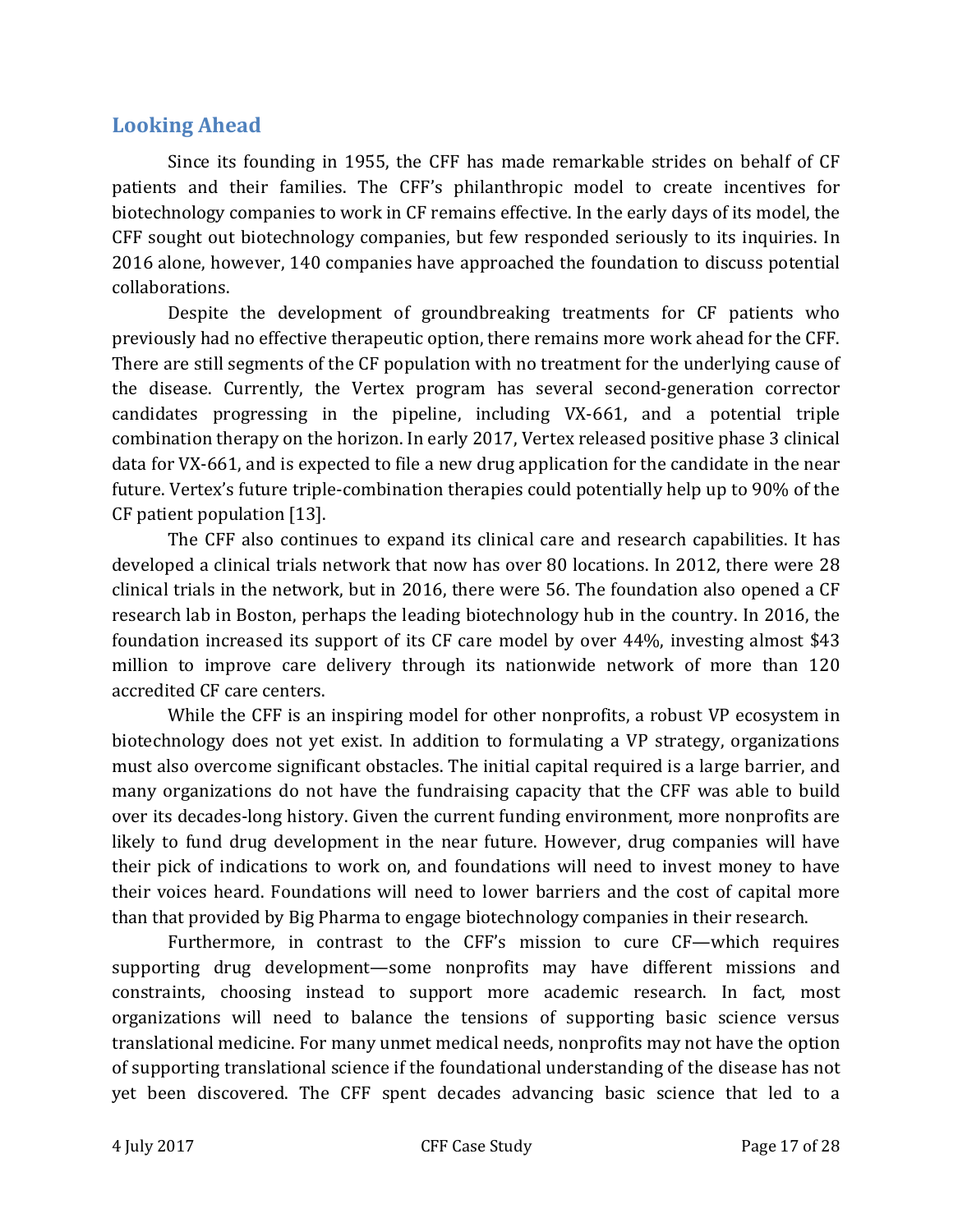comprehensive understanding of the biology of CF, which led to the identification of the CFTR gene and potential therapeutic targets. Without this scientific groundwork, it would have been difficult to make the transition to supporting translational projects. For the CFF, the balance between basic research and translational medicine is increasingly shifting towards the latter.

Most disease-focused nonprofits have the potential to fill funding gaps and provide important expertise to accelerate drug development for their patients. In spite of the many challenges to adopting VP, there is a growing interest among nonprofits for entrepreneurial engagement in drug development. While the CFF model is just one example, we expect that nonprofits will learn much from its experiences as they develop their own strategies.

**ACKNOWLEDGMENTS:** We thank the CFF for agreeing to participate in this case study and providing access to data and their leadership team. We thank Bob Beall, Preston Campbell, Terry Coyne, Loren Eng, Pablo Legorreta, Cam McLoud, Eric Olson, Robert Pacifici, Marya Postner, Ying Qian, Ken Schaner, Kristin Schneeman, Christiana Stamoulis, and Doug Zingale for participating in interviews for this article. We also thank Laurie Fink and Jess Rowlands for helpful guidance, introductions, and facilitating interviews. And we are grateful to Jayna Cummings for editorial assistance. The views and opinions expressed in this article are those of the authors only, and do not necessarily represent the views and opinions of any institution or agency, any of their affiliates or employees, or any of the individuals acknowledged above.

**FUNDING:** No funding bodies had any role in study design, data collection and analysis, decision to publish, or preparation of the manuscript. No direct funding was received for this study; general research support was provided by the MIT Laboratory for Financial Engineering and its sponsors. The authors were personally salaried by their institutions during the period of writing (though no specific salary was set aside or given for the writing of this paper).

**AUTHOR CONTRIBUTIONS:** Both authors contributed equally. Both authors contributed to the preparation of the manuscript.

**COMPETING INTERESTS:** E.K. declares that she has no competing interests. A.W.L. reports personal investments in BridgeBio Capital (also an advisor), ImmuneXcite, KEW, MPM Capital, Novalere, Royalty Pharma, and Visionscope and is a director of Roivant Sciences and the Whitehead Institute for Biomedical Research.

**DISCLAIMER:** No representative of Vertex was interviewed for this case study, and Vertex did not contribute to its preparation. The views, opinions and statements included in this case study are those of the authors and do not reflect the position or views of Vertex.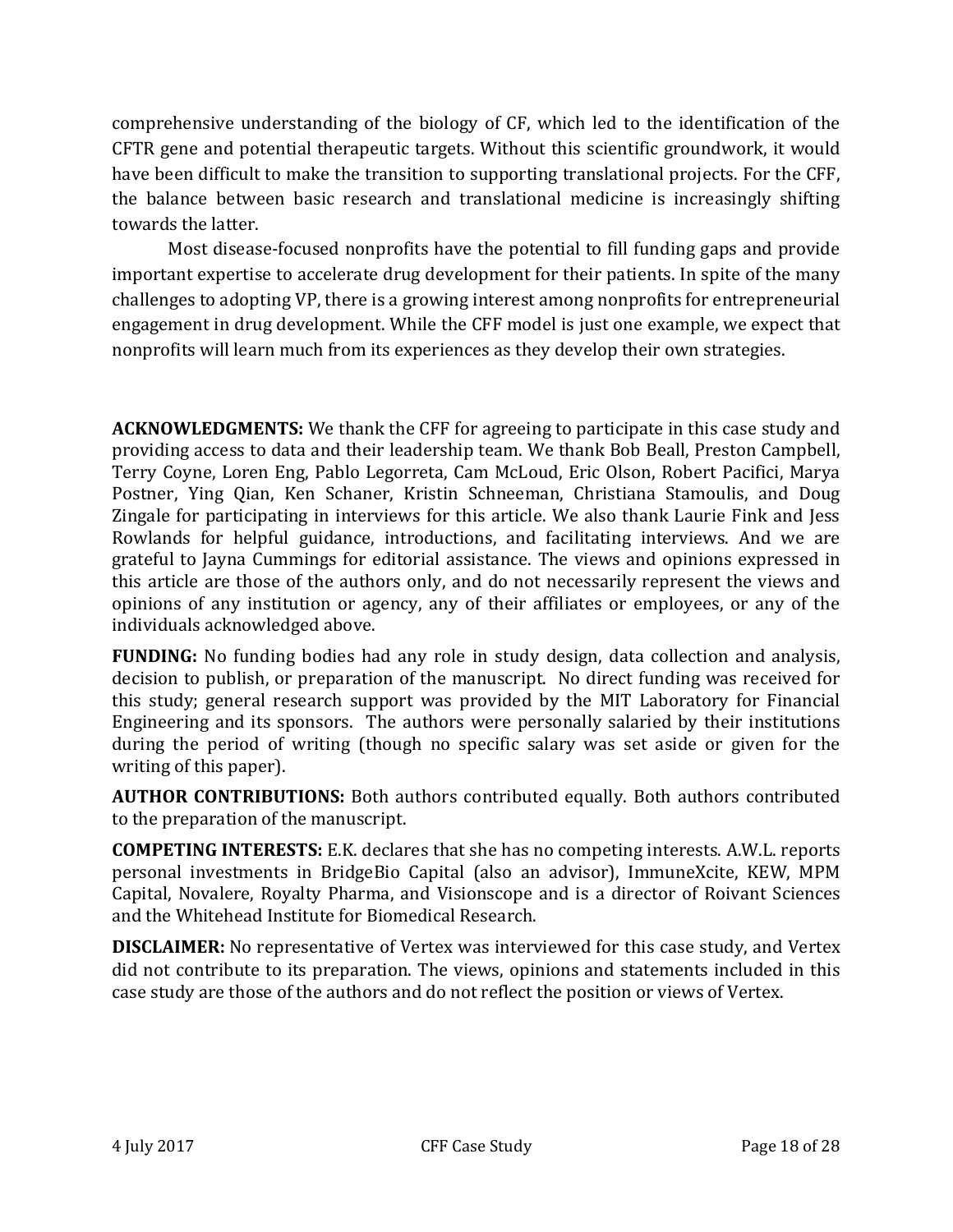### **References**

- 1. DiMasi, J. et al. (2016) Innovation in the Pharmaceutical Industry: New Estimates of R&D Costs. *Journal of Health Economics* 47, 20-33.
- 2. Food and Drug Administration. (2017) Developing Products for Rare Diseases and Conditions. http://www.fda.gov/ForIndustry/DevelopingProductsforRareDiseasesConditions/ucm 2005525.htm. Accessed 6 February 2017.
- 3. National Organization for Rare Disease. (2016) Policy Issues. https://rarediseases.org/advocate/policy-priorities/issues. Accessed 6 February 2017.
- 4. The Cystic Fibrosis Foundation. (2017) About Cystic Fibrosis. https://www.cff.org/ Accessed 6 February 2017.
- 5. Cohen, D., Raftery, J. (2014) Paying twice: questions over high cost of cystic fibrosis drug developed with charitable funding. *British Medical Journal* 348, 1445.
- 6. Kaplan, R.S. and Hood, S. (2009) Bob Beall at the Cystic Fibrosis Foundation. *Harvard Business School Case* 409-107.
- 7. Feldman, M. and Graddy-Reed, A. (2013) Accelerating Commercialization: A New Model of Strategic Funding. *Journal of Technology Transfer* 39(4), 503-523.
- 8. Cystic Fibrosis Foundation (2015) Patient Registry Annual Report. Accessed 7 Feb 2017.
- 9. DeWitt, E. et al. (2012) Resource Use, Costs, and Utility Estimates for Patients with Cystic Fibrosis with Mild Impairment in Lung Function: Analysis of Data Collected Alongside a 48-Week Multicenter Clinical Trial. *Value in Health* 15(2), 277-283.
- 10. Kerem, B. et al. (1989) Identification of the Cystic Fibrosis Gene: Genetic Analysis. *Science* 245, 1073-1080.
- 11. Higgins, R. F., LaMontagne, S., and Kazan, B. (2007) Vertex Pharmaceuticals and the Cystic Fibrosis Foundation: Venture Philanthropy Funding for Biotech. *Harvard Business School Case* 808-005.
- 12. Faster Cures. (2014) The results are in: FasterCures surveys activities and needs of more than 250 disease research foundations. http://train.fastercures.org/news/enews/show/november-2014. Accessed 7 February 2017.
- 13. Azvolinsky, A. (2015) Breathing easier with combinations. *Nature Biotechnology* 33, 1128-1130.
- 14. Lo, A. and Naraharisetti, S. (2014) New Financing Methods in the Biopharma Industry: A Case Study of Royalty Pharma, Inc. *Journal of Investment Management*, 12(1), 4-19.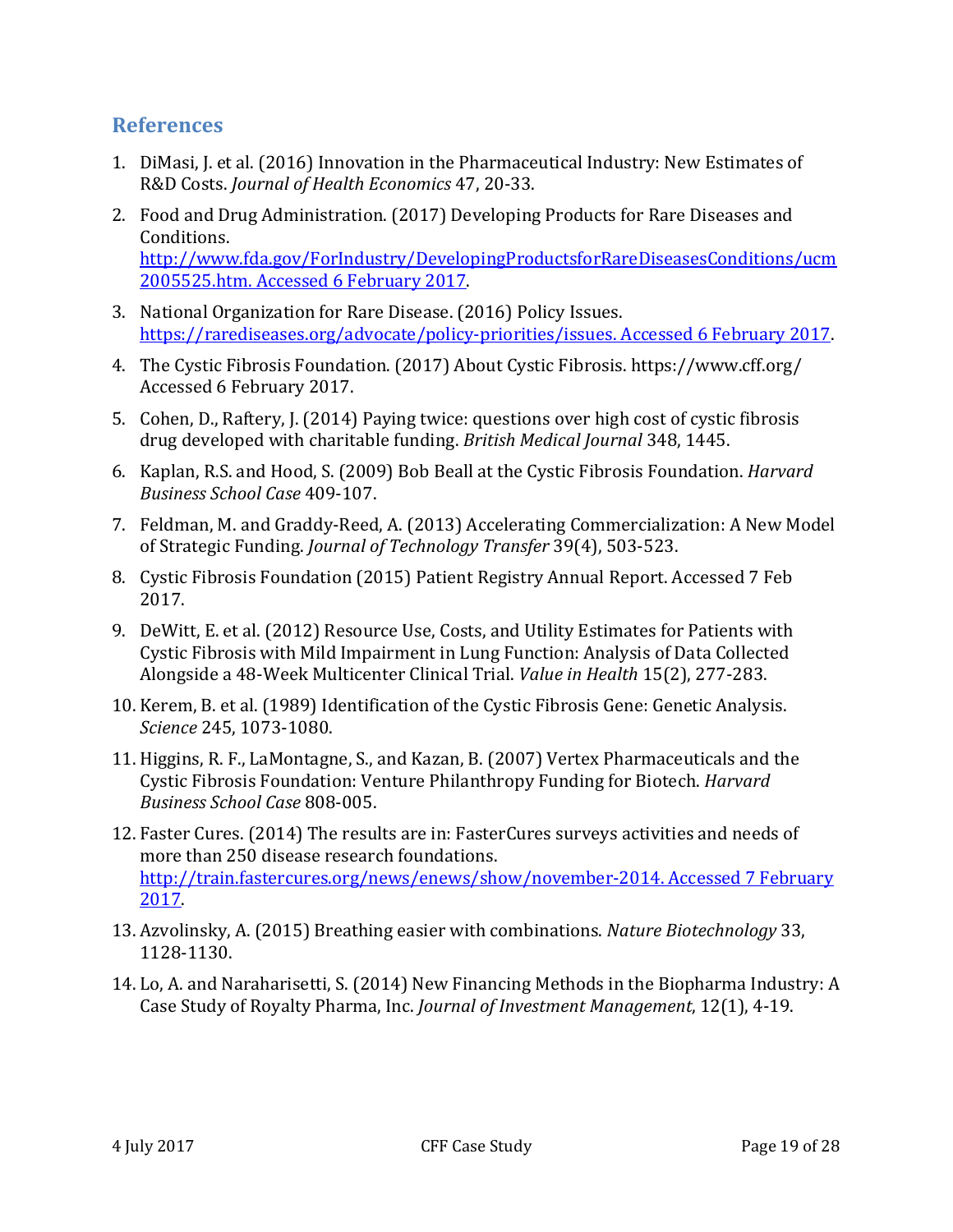# **Appendix**

### **A.1 Biographical Sketches of Interviewees[\\*](#page-20-0)**

**Robert J. Beall** is the former President of the CF Foundation and was with the organization for over 35 years. He began his tenure at the CF Foundation as Executive Vice President for Medical Affairs, and for the last 21 years he served as President and Chief Executive Officer. Prior to joining the CF Foundation, Dr. Beall was on the medical school faculty of Case Western Reserve University in Cleveland, and at the National Institutes of Health where he managed a large portion of their cystic fibrosis program. Under Dr. Beall's leadership, the CF Foundation has become one of the most respected voluntary health organizations in the country, and is recognized for its innovative approaches to bring new therapies to patients with the disease. The creation of an innovative research centers program in the 1980s (the Research Development Program) attracted many leading institutions and first-rate scientists to the CF research effort. In 1998, the CF Foundation launched its ground-breaking Therapeutics Development Program, a unique coalition between industry, academics and the CF Foundation that is directed at the discovery and development of additional approaches to CF drug discovery and development. As a result of the pioneering business model of the Cystic Fibrosis Foundation, there are currently nearly 30 potential CF therapeutic products in the pipeline, and the prospects for a cure and control for cystic fibrosis have never been higher.

**Preston Campbell** is the current president and chief executive officer of the CF Foundation. He previously served as the Foundation's executive vice president for medical affairs. Dr. Campbell has more than 25 years of experience caring for CF patients. Most recently, he oversaw the Foundation's research, drug discovery, drug development and clinical research programs, and directed clinical research, the Foundation's network of care centers, clinical training programs and the national patient registry database. He initially became interested in CF as a CF camp counselor while earning his medical degree from the University of Virginia Medical School.

**Terry Coyne** joined Royalty Pharma in 2010. Prior to joining Royalty Pharma, Mr. Coyne worked as a biotechnology equity research associate, and most recently as a senior analyst at JP Morgan from 2007 to 2010. From 2006 to 2007, he worked as a biotechnology equity research associate at Rodman & Renshaw. Prior to this, Mr. Coyne worked in various commercial roles at Wyeth Pharmaceuticals. Mr. Coyne received a BS in business administration from La Salle University and an MBA from La Salle University.

Loren Eng is the President of the SMA Foundation, responsible for overseeing all projects and relationships. Prior to establishing the SMA Foundation, Ms. Eng worked in investment banking at Morgan Stanley, merchant banking at the Lodestar Group, and as a director of business development at KKR's media company, K-III. Ms. Eng and the work of the SMA Foundation have been featured in national media including *ABC News, Bloomberg Markets, Forbes, Fox News, The New York Times, Nightline, Parents Magazine,* and *the Today Show.* Ms. Eng has testified before Congress on SMA, NIH funding and biomedical research. Ms. Eng received a BA from Wellesley College, and an MBA as well as an MA in education from Stanford University.

<span id="page-20-0"></span> <sup>\*</sup> Note: The former Vertex employees interviewed for this case study are not authorized spokespeople of the company.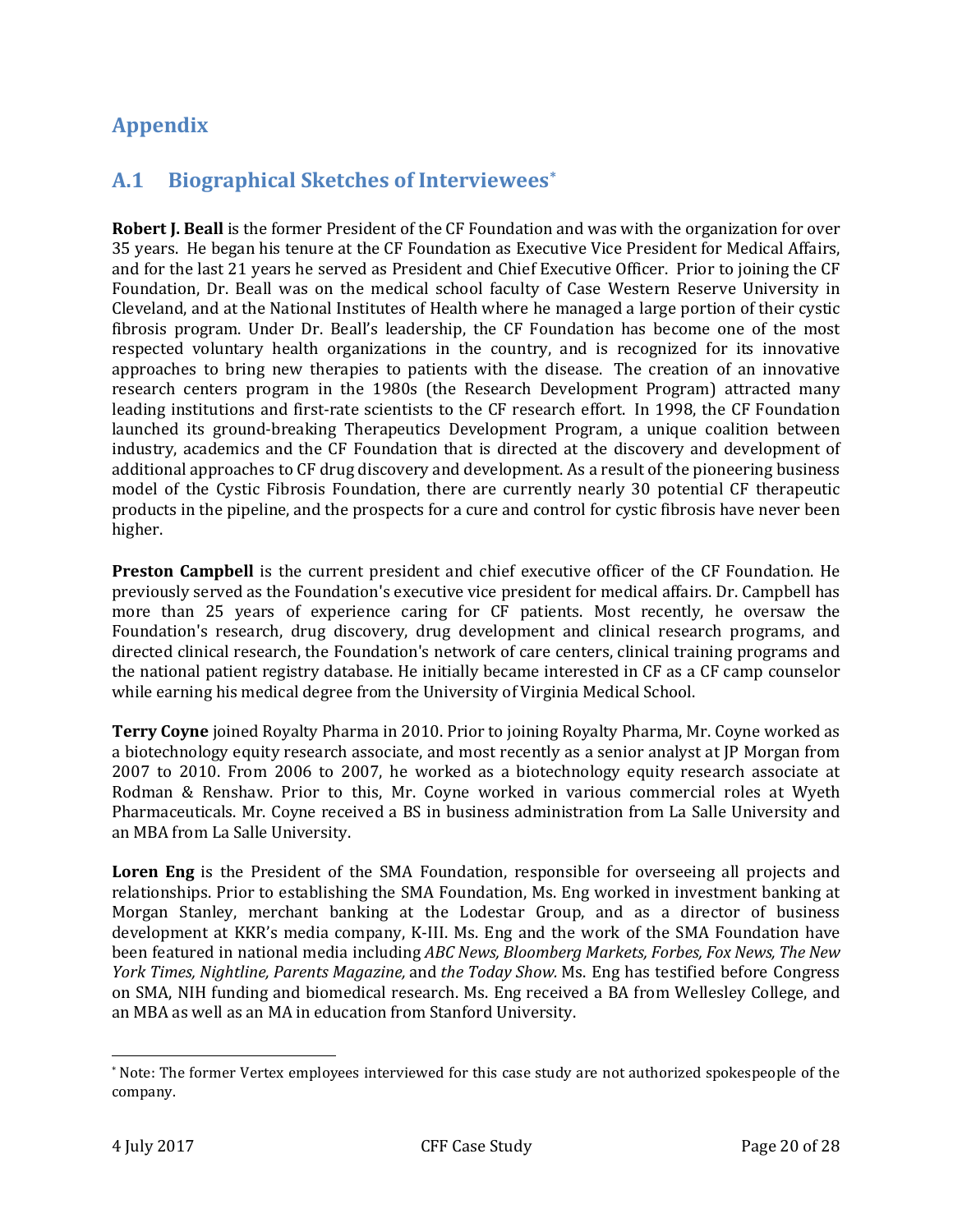**Pablo Legorreta** founded Royalty Pharma in 1996. Royalty Pharma is the industry leader in acquiring revenue-producing intellectual property, with approximately \$17 billion in royalty assets. Royalty Pharma funds innovation in life sciences, indirectly, when it acquires existing royalty interests from the original innovators (academic institutions, research hospitals, foundations and inventors) or, directly, when it partners with life sciences companies to co-develop and co-fund products in late-stage human clinical trials. Prior to founding Royalty Pharma, Mr. Legorreta spent a decade at Lazard Frères in Paris and New York where he provided cross-border merger and acquisition and corporate finance advisory services to European and U.S. corporations. Mr. Legorreta serves on the Board of Governors of the New York Academy of Sciences, and the Boards of Trustees of Rockefeller University, the Hospital for Special Surgery, the Pasteur Foundation (U.S. affiliate of the French Institut Pasteur), The Open Medical Institute, The Park Avenue Armory and Grace Church School. Mr. Legorreta founded and is currently Chairman of Alianza Médica para la Salud (AMSA), a privately-funded, not-for-profit foundation whose goal is to educate Latin American doctors and healthcare providers to improve the quality of healthcare in Latin America. Mr. Legorreta received a degree in industrial engineering from Universidad Iberoamericana (Mexico City).

**Catherine (Cam) C. McLoud** is currently the Chair of the CF Foundation's National Board of Trustees. She is a seasoned executive with more than 35 years' experience in leadership positions in the hospitality business, most recently as president of the consulting company Commonwealth Hospitality, LLC. She was elected chair of the Foundation's Board of Trustees in 1999 and has served on the Board for more than 30 years. Ms. McLoud became involved in the CF community after her son, Will, was diagnosed with CF.

**Eric R. Olson** is Chief Scientific Officer at Syros Pharmaceuticals, Inc. He is also on the Board of Trustees at the CF Foundation. Dr. Olson was previously employed as Research Scientist by The Upjohn Co., Vice President-Research by Vertex Pharmaceuticals, Inc., and Director-Antibacterials & Molecular Sciences by Warner-Lambert Co. At Vertex, Dr. Olson led the successful CF program. He received his undergraduate degree from the University of Minnesota and a doctorate degree from the University of Michigan.

**Robert Pacifici** is currently the Chief Scientific Officer at CDHI, which he joined in 2004. Previously, he was the Site Director and Chief Scientific Officer at the Research Triangle Park Laboratories of Eli Lilly and Company. There he oversaw the company's global screening and quantitative-biology efforts. Prior to joining Lilly, Dr. Pacifici was Vice President of Discovery Technologies at Xencor, a privately held biotechnology company that applied rational design principles to the development of protein therapeutics and held various roles at Amgen. Robert received a BS in Biochemistry from the University of Massachusetts, Amherst, and a PhD in Biochemistry from the University of Southern California. He holds an adjunct appointment at the University of Southern California's Department of Molecular Pharmacology and Toxicology. He is also Chair of the Spinal Muscular Atrophy Project's Scientific Steering Committee, which is part of the National Institute on Neurological Disorders and Stroke (NINDS). He currently sits on several additional external boards and advisory committees, including the Cooperative International Neuromuscular Research Group, SMA Foundation, and TREAT ALS Steering Committee.

**Marya Postner** represents public and private life sciences companies, especially biotechnology and biopharmaceutical companies, in a variety of transactions. She counsels clients with respect to the structuring and negotiation of agreements designed to maximize the value of the company's products and technology assets. She has particular experience handling strategic alliances with pharmaceutical companies in areas as diverse as collaborative research and the development and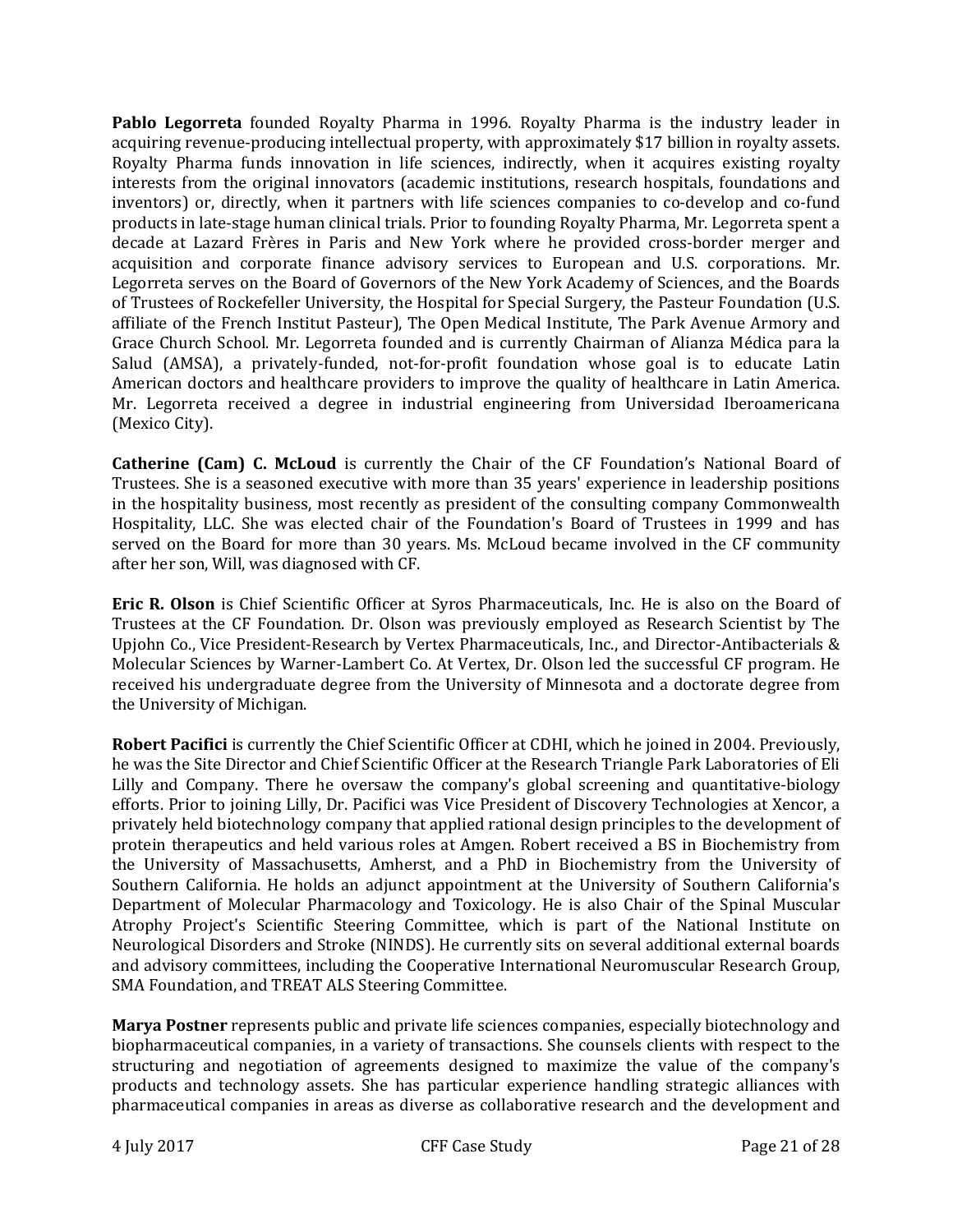marketing of late-stage pharmaceutical products. Dr. Postner has received recognition from The Best Lawyers in America for Biotechnology Law. She received a JD from the University of California, Berkeley, Boalt Hall School of Law, in 1996. While at Boalt Hall, she was editor-in-chief of the Berkeley Technology Law Journal. She earned MA and PhD degrees from Princeton University in 1989 and 1993, respectively. In 1987, she was awarded a BS in Biology, magna cum laude, from Georgetown University and a National Science Foundation graduate fellowship. Dr. Postner is admitted to practice in California and before the United States Patent and Trademark Office. She is a member of the State Bar of California, the American Bar Association, Sigma Xi and the American Association for the Advancement of Science.

**Ying Qian** is an Associate Director of Strategy and Operations at the SMA Foundation. She has over 5 years of experience improving organizational operations and managing working groups within organizations in a range of industries. She joined the SMA Foundation from the Children's Hospital at Montefiore (CHAM) where she served as the Special Assistant to the Chairman, Dr. Philip Ozuah. At CHAM, she led projects to improve efficiencies in hospital operations. Prior to CHAM, she was a consultant to companies in the insurance, energy and utilities sectors with The Brattle Group in San Francisco. Ms. Qian holds a Masters in Public Health with a concentration in Health Policy and Management from Columbia University's Mailman School, where she focused on the operations and management of hospitals and nonprofit healthcare organizations. She received her BA in Mathematics from Wellesley College.

**Ken Schaner** has more than 40 years of private practice experience, and has represented many forprofit and nonprofit entities in the corporate and tax aspects of a wide variety of agreements, transactions, financings, licenses, mergers and acquisitions. Mr. Schaner began his career at the Internal Revenue Service's (IRS) legislative and regulations division. During his time with the IRS, Mr. Schaner worked on the 1969 Tax Reform Act and was one of the principal drafters of the new private foundation provisions. In 1982, Mr. Schaner co-founded Swidler Berlin, LLP. While a partner in that firm, he also served as managing member and chair of the corporate group. After Swidler Berlin's merger with Bingham McCutchen, LLP in 2006, Mr. Schaner remained a partner until 2008, when he formed Schaner & Lubitz to focus on representing tax-exempt organizations. Since 1983, Mr. Schaner has served as general counsel to the CF Foundation. In that capacity, he represented CFF in its first VP transaction with Aurora Biosciences Corporation (now Vertex), and subsequently represented CFF's affiliate, CFFT, in the historic monetization of the Vertex royalty interest in 2014. He has represented numerous clients in VP transactions and related legal matters. Mr. Schaner also serves as general and outside counsel to many nonprofits. He advises on the full range of issues faced by Section  $501(c)(3)$ ,  $(c)(4)$  and  $(c)(6)$  organizations, including board governance, business, and tax-exempt compliance issues.

**Kristin Schneeman** joined FasterCures in April 2005 as director of programs, with primary responsibility for its innovation portfolio of projects and activities, focused on best practices in the funding and conduct of medical research and innovative collaborations among players in the research enterprise. Among other initiatives, she runs The Research Acceleration and Innovation Network (TRAIN) program, which provides a platform for knowledge-sharing and relationshipbuilding to support the growth of VP in medical research. Ms. Schneeman brings to *FasterCures* 25 years' experience in public policy, politics, academia and the media. She served for three years as a senior adviser and policy director to a gubernatorial candidate in Massachusetts, as a policy aide to a U.S. Congressman, and for four years as the front-line manager and chief-of-staff for a senior adviser to Vice President Al Gore. At Harvard University, she directed research projects on future challenges facing governments and on complex negotiations in business, politics and international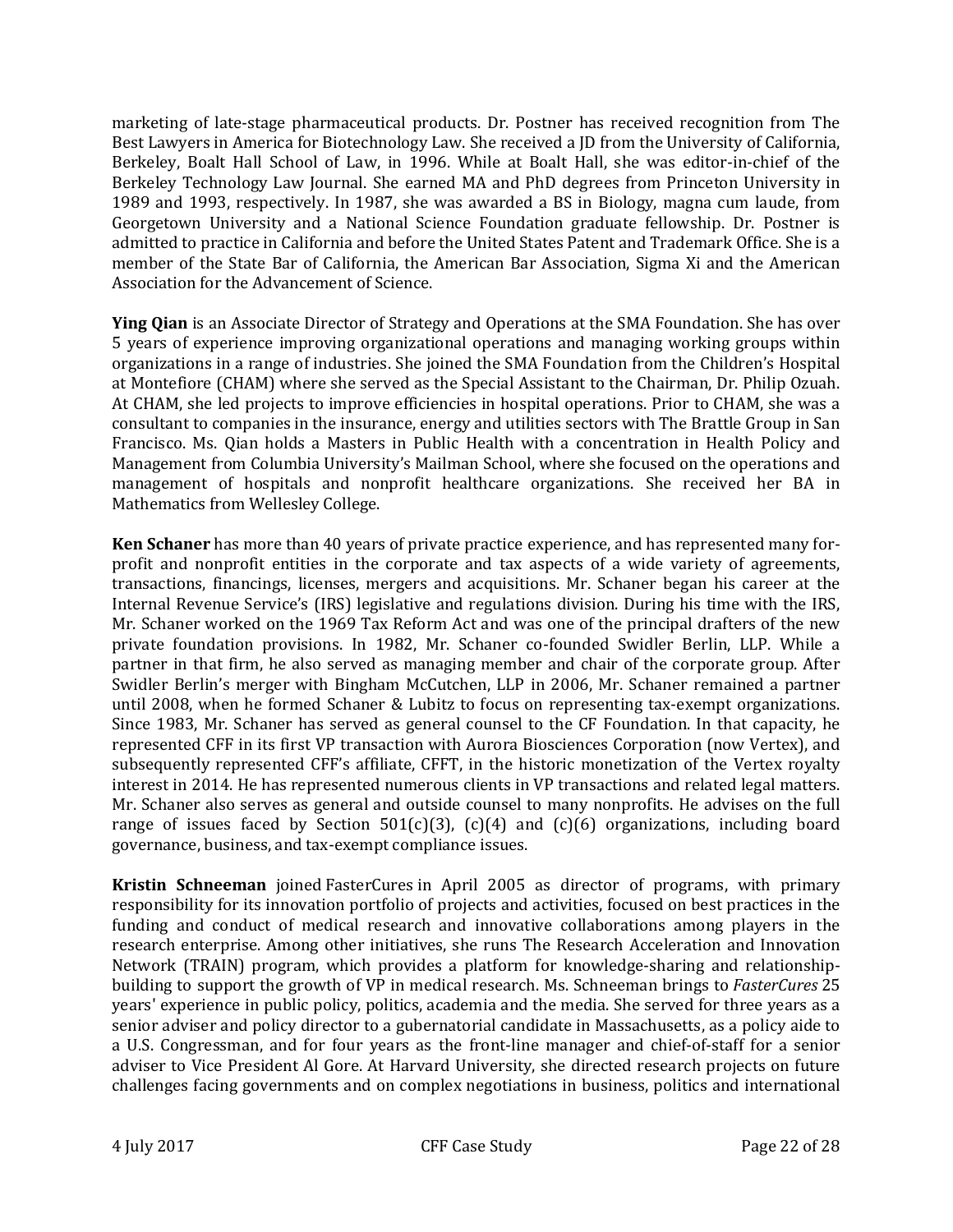relations. Schneeman began her career as a producer of documentary films, for which she was the recipient of an Emmy Award in 1990.

**Christiana Stamoulis** is currently the CFO and Head of Corporate Development at Unum Therapeutics. She is responsible for leading Unum's financial strategy, capital-raising activities, and the forging of business development partnerships. She brings extensive experience in developing strategies for growth, strategic collaborations and capital-raising transactions. Ms. Stamoulis most recently served as SVP and Head of Corporate Strategy and Business Development at Vertex Pharmaceuticals, where she helped develop the company's vision, corporate strategy and the identification and execution of its strategic business collaborations. Prior to Vertex, Ms. Stamoulis was a senior investment banker with Goldman Sachs and Citigroup. Christiana received her Bachelors of Science and MBA from the Massachusetts Institute of Technology.

**Douglas A. Zingale** is currently the manager of Blue Goose Capital, a seed stage tech investor. Prior to Blue Goose, he was the CFO and co-founder of hotdotTV, CEO of Wilson Solarpower and General Manager for Strategic Partnerships at Microsoft. He began his career at Bain Consulting and practiced law for many years at Mintz Levin. He served as Co-Chairman of the Business Practice at Mintz and represented many technology companies, venture capital funds and investment banks, including Vertex, Biogen, AOL, Thermo Electron, Atlas Ventures, North Hill Ventures, SG Cowen and Alex Brown. He worked closely with Josh Boger, Vertex's CEO, on the negotiation of the Aurora Biosciences acquisition. He has degrees from the Sloan School at MIT and from the University of Michigan Law School.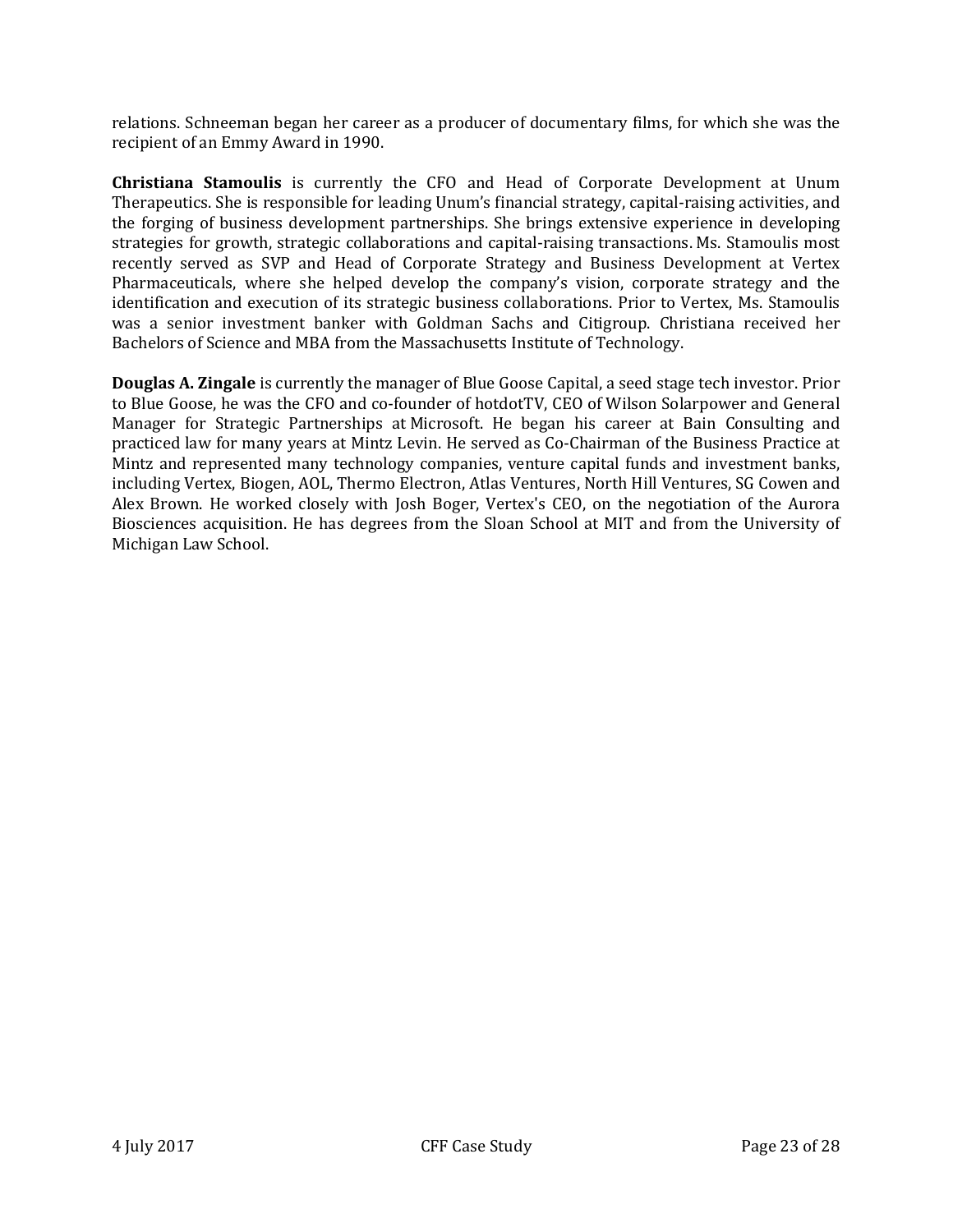# **A.2 CFF's Therapy Pipeline**

| Pre-clinical                      | Phase One                                        | Phase Two                         | Phase Three | To Patients |
|-----------------------------------|--------------------------------------------------|-----------------------------------|-------------|-------------|
| Ivacaftor (Kalydeco*) >           |                                                  |                                   |             |             |
|                                   | Lumacaftor + ivacaftor (Orkambi <sup>®</sup> ) > |                                   |             |             |
| Ataluren »                        |                                                  |                                   |             |             |
| Tezacaftor (VX-661) + ivacaftor > |                                                  |                                   |             |             |
| Cavosonstat (N91115) >            |                                                  |                                   |             |             |
| CTP-656 (Deuterated ivacaftor) >  |                                                  |                                   |             |             |
| FDL169 >                          |                                                  |                                   |             |             |
| QBW251 >                          |                                                  |                                   |             |             |
| Riociguat >                       |                                                  |                                   |             |             |
| $VX-152 + tezacaftor + ivacaftor$ |                                                  |                                   |             |             |
| VX-440 + tezacaftor + ivacaftor > |                                                  |                                   |             |             |
| PTI-428 >                         |                                                  |                                   |             |             |
| QR-010 +                          |                                                  |                                   |             |             |
|                                   |                                                  | VX-659 + tezacaftor + ivacaftor > |             |             |
| Editas >                          |                                                  |                                   |             |             |
|                                   | Genzyme/Sanofi >                                 |                                   |             |             |
| Pfizer >                          |                                                  |                                   |             |             |
| Reata >                           |                                                  |                                   |             |             |
|                                   | Southern Research Institutes >                   |                                   |             |             |

#### **Figure 6. CFTR-Targeting Pipeline as of February 2017**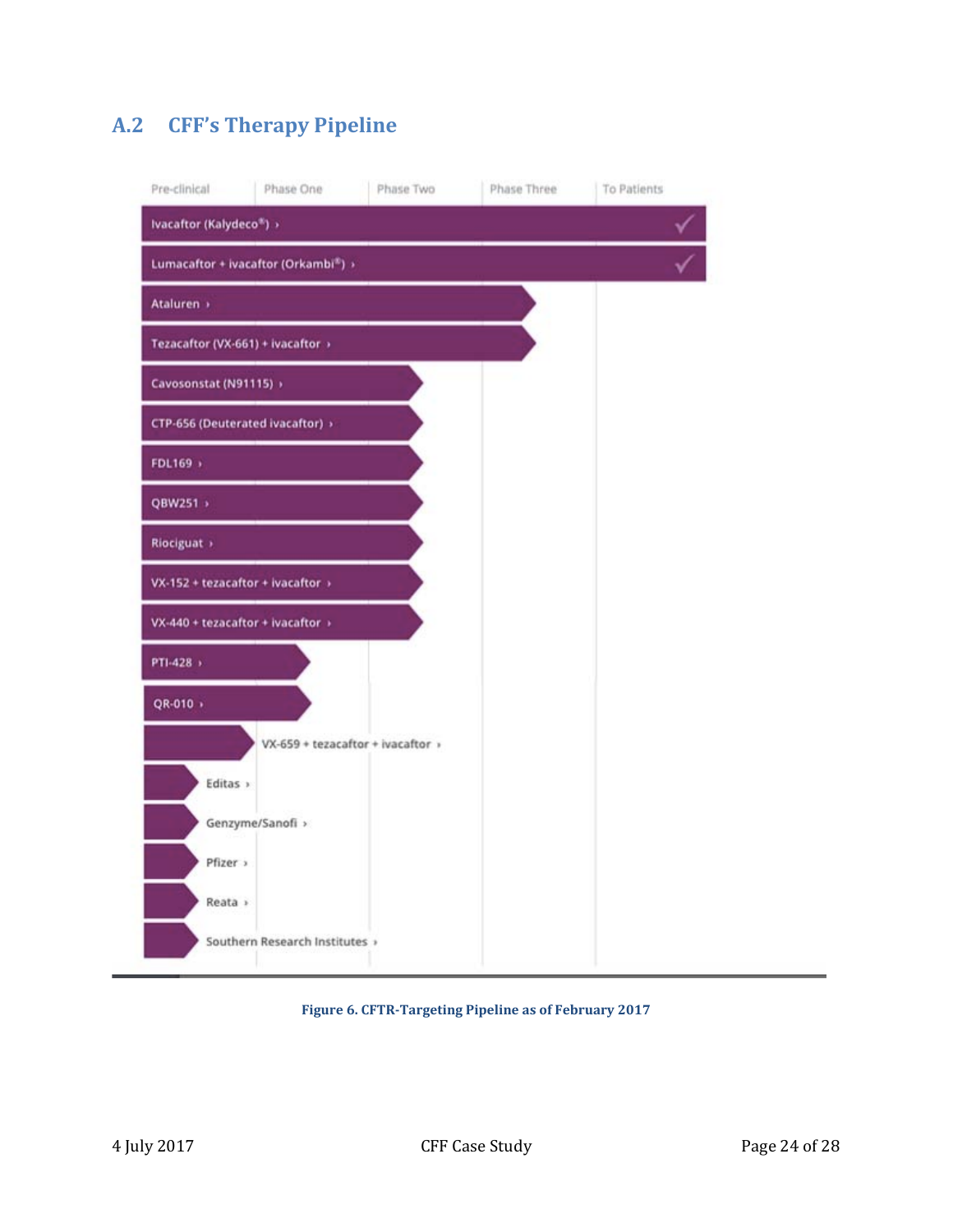### **A. 3 About Royalty Pharma**

Royalty Pharma is a private investment firm founded in 1996 which manages a portfolio of approximately \$17 billion. It is the largest dedicated healthcare investment firm in the world, and it is by far the largest firm focused on healthcare royalties [14]. It primarily focuses on approved products, but it has more recently partnered with companies to fund late-stage clinical trials in exchange for milestone and/or royalties if the trials are successful and lead to regulatory approval. The firm is led by Pablo Legorreta, who sought to develop creative methods for financing biotech, and started the firm to test the hypothesis of whether monetizing pharmaceutical product revenues would be a viable investment model. The firm's mission is to provide an alternative private funding model that can make the research and development process for drug development more efficient and productive.

One of Royalty Pharma's competitive advantages is its tax-efficient, evergreen-like structure, allowing it to operate as a permanent business rather than the more conventional private equity or venture capital model of raising funds serially. In addition, Royalty Pharma owns a diversified portfolio of royalties on many of the world's leading biopharmaceutical products, marketed by the world's top pharma companies, which produces long-duration, predictable, and uncorrelated cash flow. Royalty Pharma's structure and diversified portfolio has enabled it to achieve an investment-grade debt rating from the three leading rating agencies (Standard and Poor's, Moody's, and Fitch), as well as access to over \$7 billion of debt at the low cost of Libor plus 1.75% to 2.25%. This low-cost funding platform allows Royalty Pharma to make highly competitive proposals to academic institutions and foundations that are selling royalties [14].

Royalty Pharma's structure and diversified portfolio is also attractive to university endowments, institutional investors, and other sophisticated long-term investors, who make up the majority of Royalty Pharma's equity investors. In fact, in several transactions with academic royalty owners, Royalty Pharma has offered the seller of the royalty a portion of its equity as part of the transaction. This has enabled the academic owner of the royalty to convert a concentrated royalty with a finite life in a single product into cash plus an equity interest in a permanent vehicle that owns and reinvests in a long-duration diversified portfolio of royalties.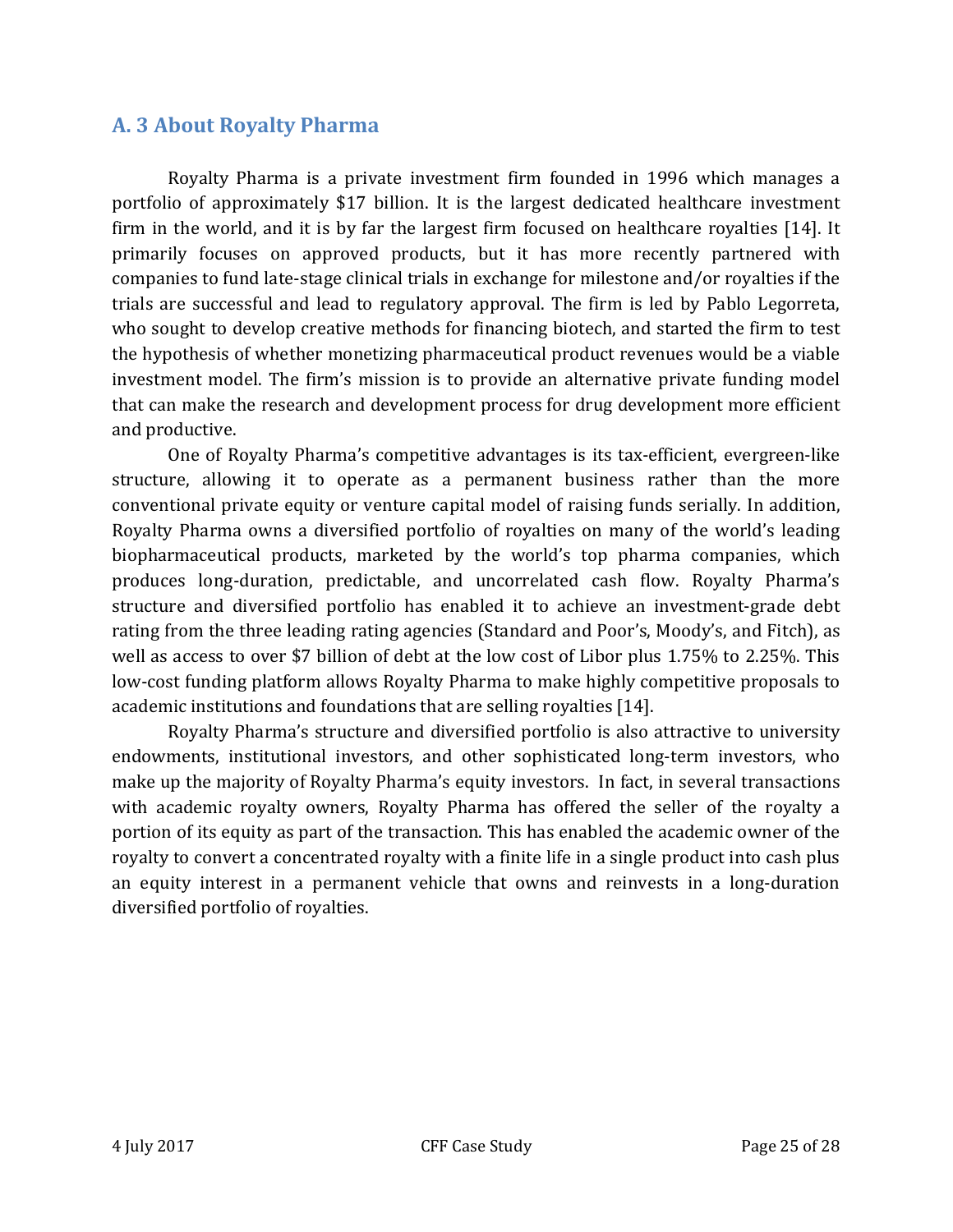# **A.4 Scope of the Ionis-SMA Foundation Collaboration[\\*](#page-26-0)**

### **Program Management**

- SMA Foundation made the introduction of Frank Bennett (Ionis) to Alfred Sandrock (Biogen) which resulted in the \$299 million partnering transaction
- Weekly research calls between Ionis and the Foundation: provided resources, advice, and contacts/introductions to key personnel in the SMA field

#### **Preclinical work conducted by SMA Foundation**

- **Funded key Spinraza technology**: Foundation support to Adrian Krainer and CSHL resulted in technology which was licensed by Ionis to create Spinraza
- Established **mouse models** of SMA [1,2] and used them for **in vivo** testing of Spinraza in mouse models at CSHL, JAX, PGI

#### **Clinical Study Contributions**

- **Clinical Sites**: Foundation established a clinical network, PNCR (Pediatric Neuromuscular Clinical Research), comprised of five sites (Columbia, Boston Children's, CHOP, Stanford, Nemours Children's, and U of Rochester as a data management site). Spinraza studies were performed here. Additionally, they served as a key resource for the Ionis clinical team to learn about SMA, how to conduct trials in this complex disease, and how to implement many of the endpoints, etc. The PIs also were key experts for the FDA on SMA and Ionis matters.
- **Natural History and Trial Design**: The SMA Foundation's Natural History Study (NHS) contains data for more than 300 patients followed for over 10 years. The study provided critical data for trial design: it includes various outcome measures, lab measures, electrophysiology. Part of the study was also a tissue collection and repository. Data from the study have been shared with industry partners including Ionis and the data were essential for planning Spinraza trials including some methods used in the trials [3-5].
- **Standard of Care** created by SMA Foundation PIs: Critical for conducting trials in Type 1 SMA and used/cited in these studies [6].
- **Outcome measures**: The Foundation sponsored research to establish endpoints and standards for their implementation for SMA clinical studies. These endpoints included

<span id="page-26-0"></span> <sup>\*</sup> Provided by the SMA Foundation.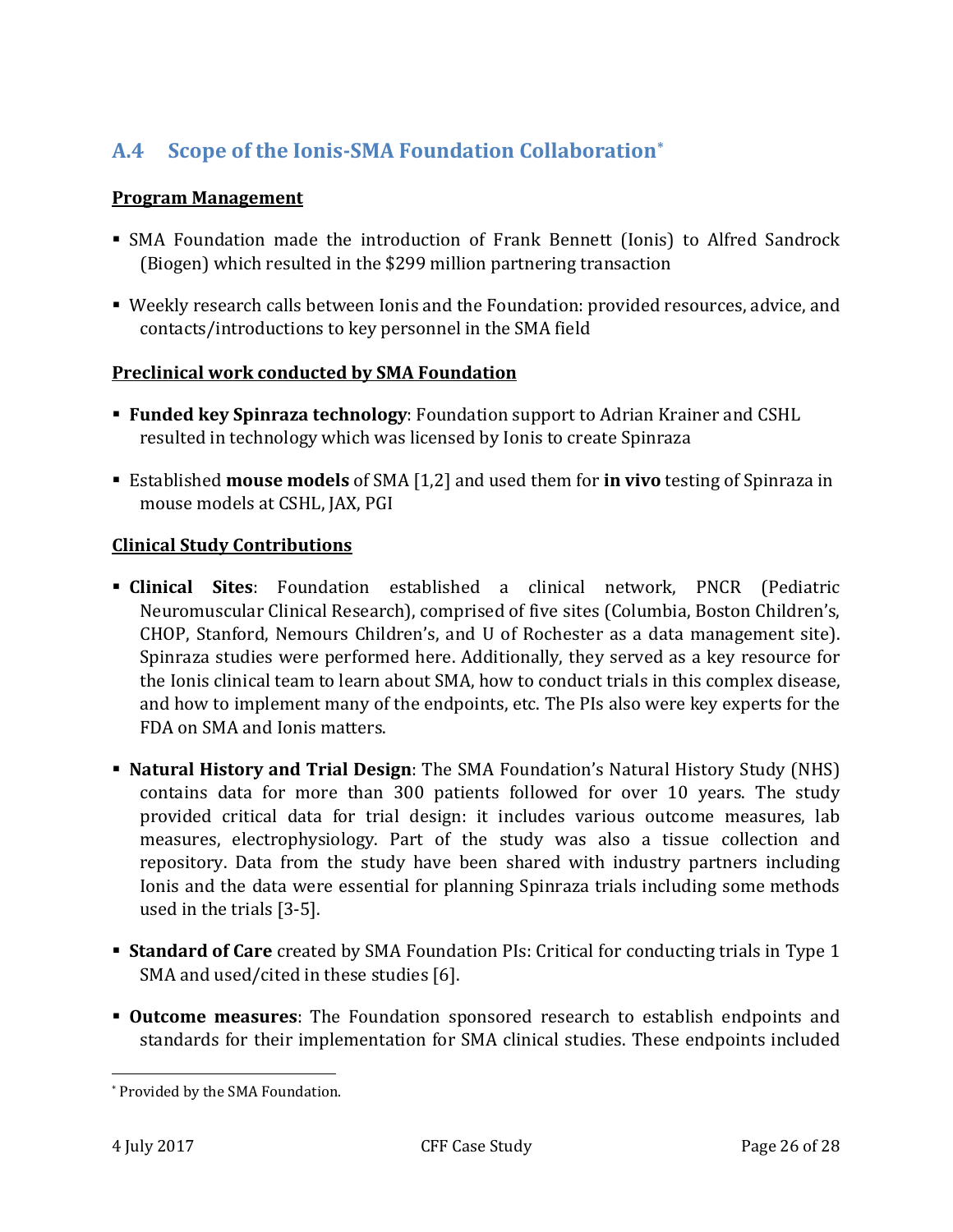the Hammersmith Functional Motor Scale- Expanded for assessing SMA Type II and Type III patients (the primary endpoint in the registration-enabling Phase 3 study in later onset-SMA), the Children's Hospital of Philadelphia Infant Test of Neuromuscular Disorders (''CHOP INTEND") to evaluate the motor skills of SMA Type I patients (a key endpoint in the infantile-onset SMA studies), the timed "up & go" (TUG) test to measure balance and functional mobility of ambulatory SMA patients, and the Six- Minute Walk Test with gait analysis to assess fatigue and gait changes in ambulatory SMA patients. This also included establishing manuals standardizing implementation of these endpoints for clinical trials [7-12].

- **Biomarkers**: Foundation conducted a cross-sectional multicenter study called BforSMA that resulted in the identification of biomarkers that correlate with a commonly used functional motor scale in SMA, Hammersmith Functional Motor Scale (the modified version of the scale). This work yielded a plasma assay panel comprised of 27 markers that is commercially available at Myriad RBM. This panel accurately predicts the motor function score of SMA patients. We also developed a mouse panel that was used in preclinical studies with Ionis ASOs [13-16].
- **Reagents**: Foundation provided antibodies and resources for the SMN protein assay used for CSF measurements in Spinraza program.

#### **FDA Matters**

- Created an International Coordinating Committee to organize global sites
- Foundation staff and clinicians provided support and attended Ionis' FDA meetings
- Led and created a pre-competitive consortium of drug companies to align and work on common SMA drug development interests
- Led and created focus groups to better understand the experiences and needs of SMA patients and their families. A publication resulting from these studies have been used in FDA matters [17].

#### **References**

- 1. Osborne M, Gomez D, Feng Z, et al. Characterization of behavioral and neuromuscular junction phenotypes in a novel allelic series of SMA mouse models. Hum Mol Genet. 2012;21(20):4431-47.
- 2. Bogdanik LP, Osborne MA, Davis C, et al. Systemic, postsymptomatic antisense oligonucleotide rescues motor unit maturation delay in a new mouse model for type II/III spinal muscular atrophy. 2015;112(43):E5863-72.